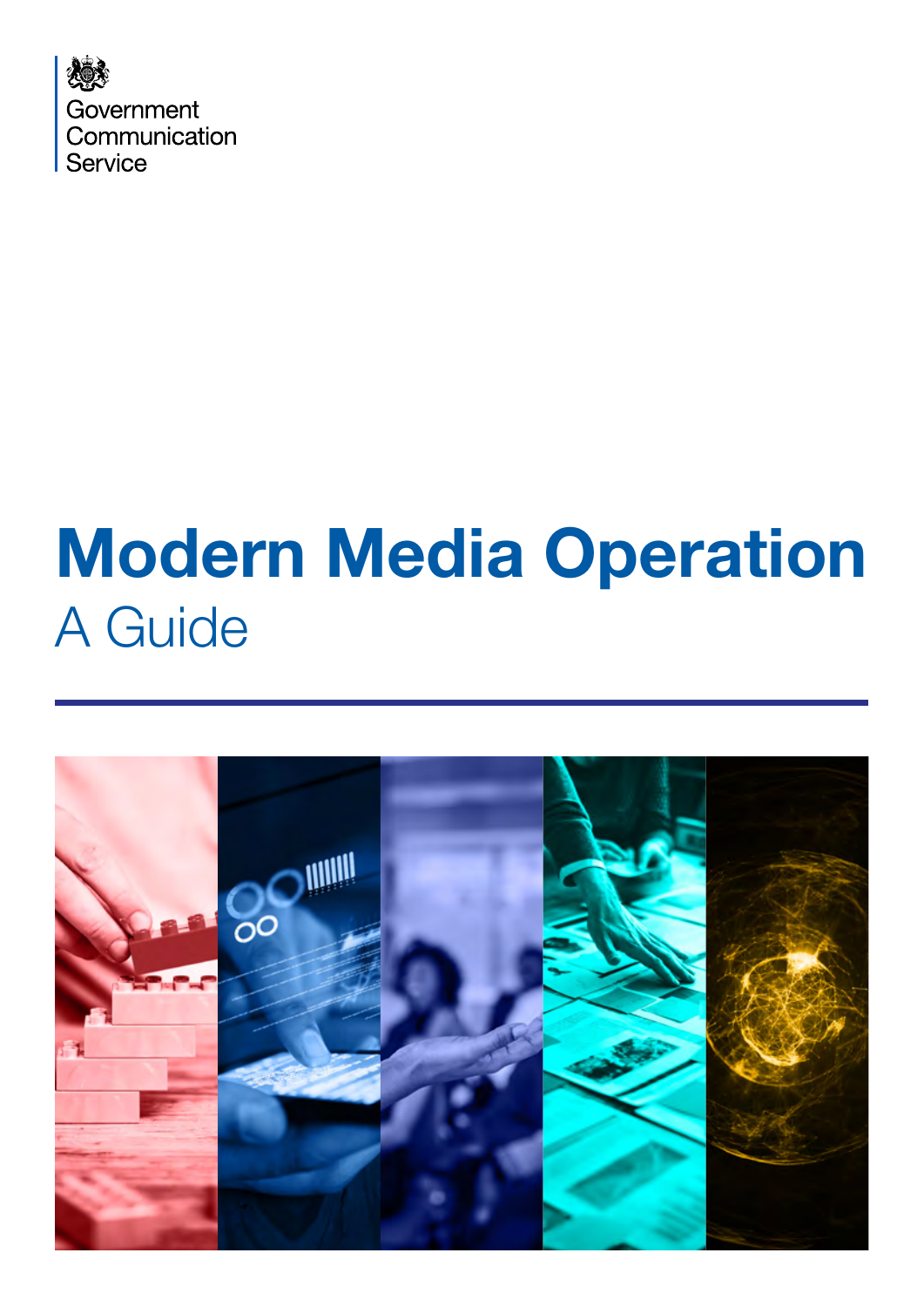

#### © Crown copyright 2021

This publication is licensed under the terms of the Open Government Licence v3.0 except where otherwise stated. To view this licence, visit [nationalarchives.gov.uk/doc/open-government](http://nationalarchives.gov.uk/doc/open-government-licence/version/3)[licence/version/3](http://nationalarchives.gov.uk/doc/open-government-licence/version/3)

Where we have identified any third party copyright information you will need to obtain permission from the copyright holders concerned.

This publication is available at: [www.gov.uk/official-documents](http://www.gov.uk/official-documents)

Any enquiries regarding this publication should be sent to us at: [publiccorrespondence@cabinetoffice.gov.uk](mailto:publiccorrespondence%40cabinetoffice.gov.uk?subject=)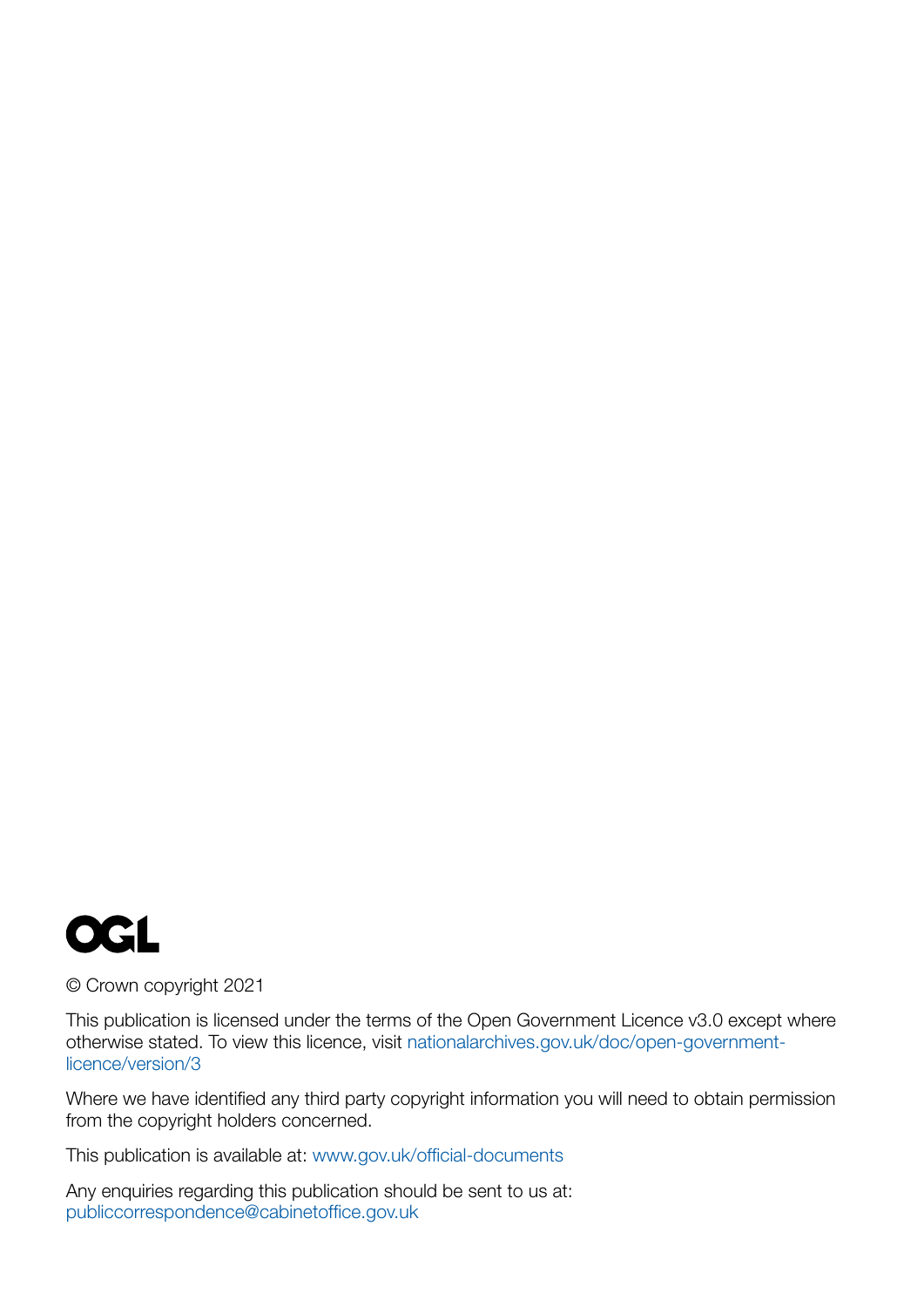## **Contents**

| Foreword by Alex Aiken                          | 3  |
|-------------------------------------------------|----|
| Introduction from Heads of News                 | 5  |
| Introduction                                    | 7  |
| Media reach data                                | 8  |
| Why have a guide?                               | 18 |
| Structure                                       | 19 |
| Propriety and conduct                           | 20 |
| Core functional requirements – the five aspects | 21 |
| Case studies                                    | 33 |
| <b>Building capability</b>                      | 34 |
| Professional development                        | 35 |
| Conclusion by Jamie Davies                      | 36 |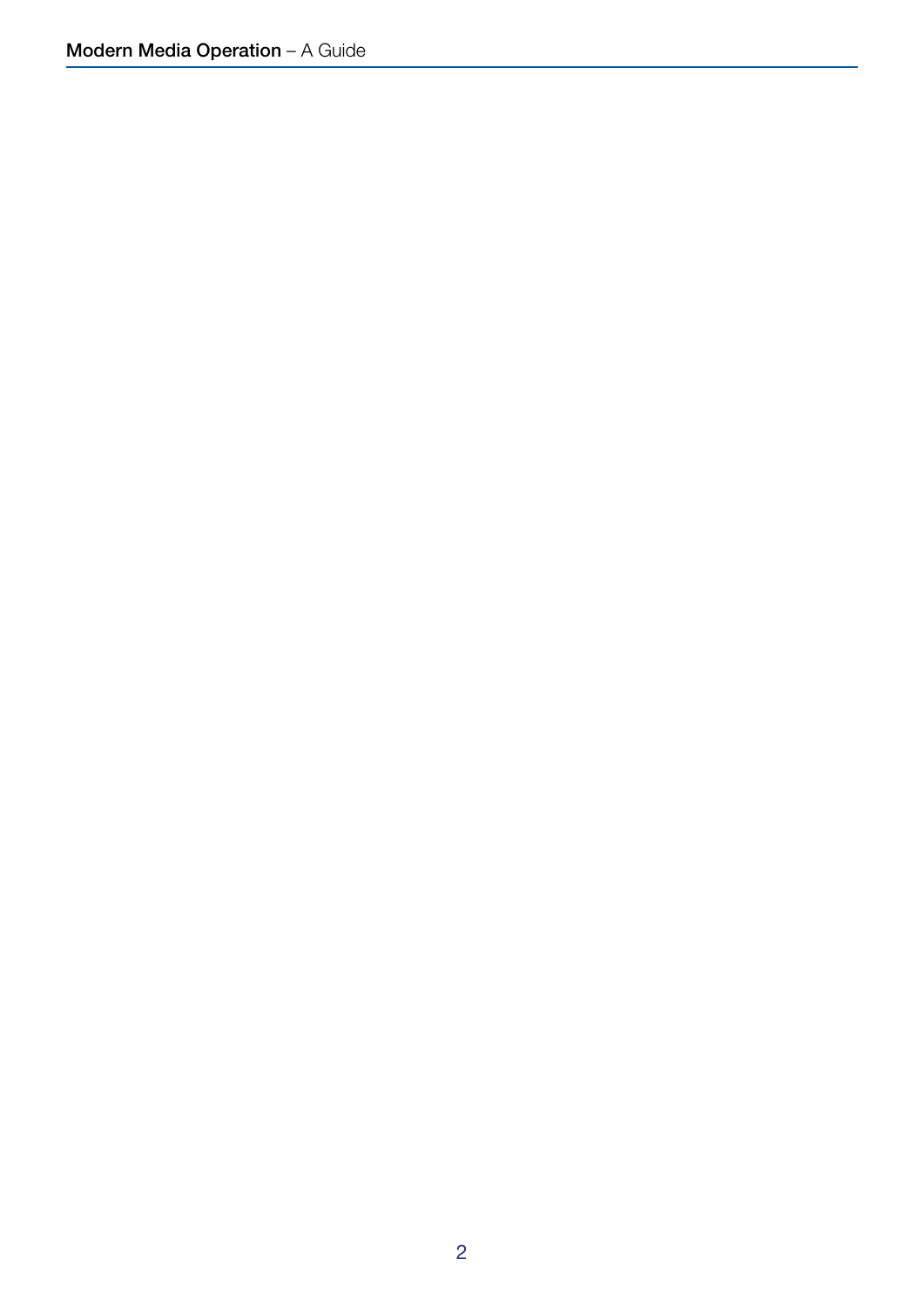## <span id="page-4-0"></span>Foreword by Alex Aiken Executive Director of Government Communications



Alex Aiken Executive Director of Government Communications

Media relations is at the heart of government communication. Our teams work every day to explain the policies and services of government departments and agencies. The range and scope of this activity is unique, from the daily parliamentary 'Lobby' and televised press briefings, the critical work of public health communicators, through to the work of DWP and HM Revenue & Customs explaining our welfare and tax policies, to the activity of our Foreign, Commonwealth & Development Office communications staff all around the world.

The media is our vital partner to create public understanding of the aims of government and build the trust that the public place in our services. This partnership requires highly skilled media officers who can understand the purpose, components and rules guiding our work.

The media has a duty to hold government to account and our media teams should promote, explain and justify the policies of the government accurately. They should do so creatively, and must be prepared to speak with honesty and on the basis of professional expertise and evidence, to advise ministers and officials on the best approach to meet the needs of the media and achieve the objectives of the government.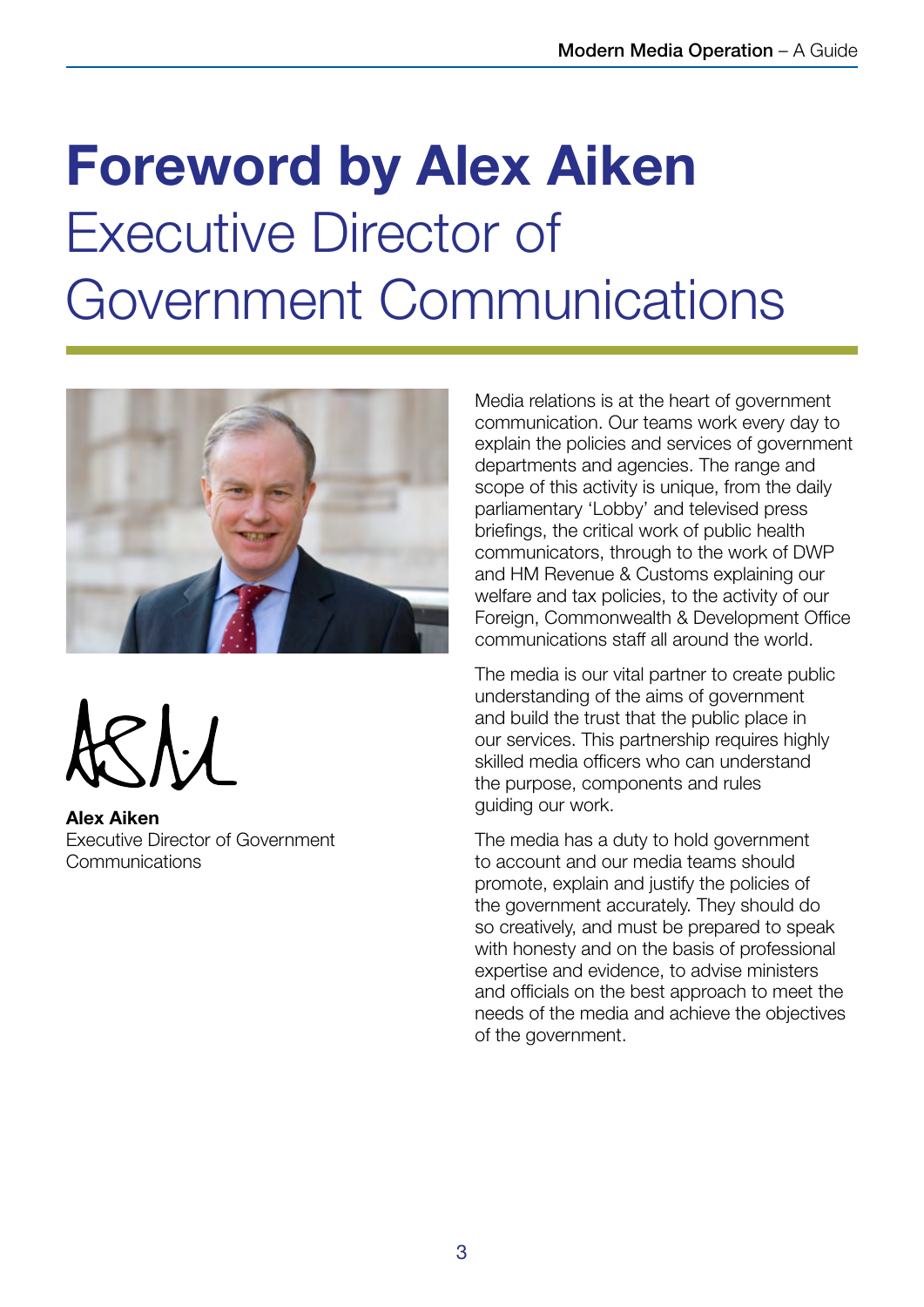Media relations professionals across government deal with issues of the highest importance, whether that be national security, public health and hospitals, schools, prisons, the economy or international affairs. They are at the forefront of communicating policy and responding to events across all of these issues, playing a vital role in informing the public and supporting the delivery of every aspect of policy and service provision.

Our media teams are acknowledged as talented, capable, motivated and high-performing.

This updated guide, first published in 2017, is about recognising and capturing the best practice that exists across GCS, to ensure our media teams remain the best anywhere in the world at what they do, while also continuing to work effectively with colleagues in communications disciplines such as strategy, campaigns and digital. This guide, and the commitments Heads of News have made in it, will help ensure our media teams keep up with the ever-changing media landscape evolving around us.

There is nothing here that the vast majority of teams are not already doing – and doing very well – but we need to keep improving. We need to work at pace, become expert in generating content, routinely evaluate and understand how technology will carry on changing the media industry. But the most important set of skills that media relations teams need to have is that aimed at building trustful relationships – with ministers, with policy and operational colleagues in the Civil Service and, of course, with journalists and commentators.

To continue to enjoy their rightful and traditional place at the heart of government and public sector communications, media relations professionals throughout GCS must be alert to the future as well as the present, and be confident and influential in managing relationships and expectations with ministers and senior colleagues.

I am certain that my current and future GCS media professional colleagues will rise to this challenge, and I endorse this guide as a key resource from which to build capability, share best practice and reach towards even higher standards.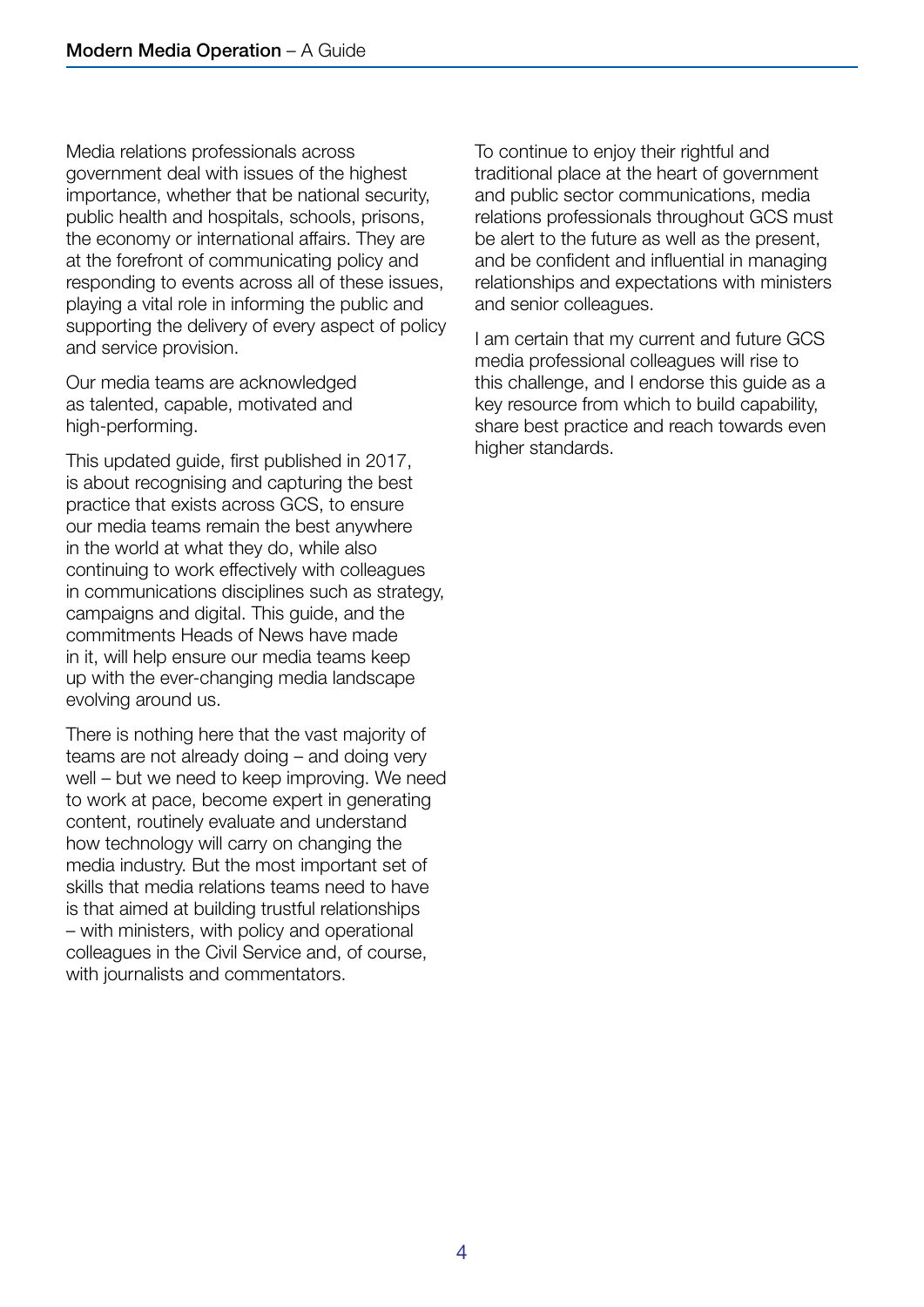## <span id="page-6-0"></span>Introduction from Heads of News

We know that officials and ministers across government hold the skills our teams offer in high regard. That is why Heads of News worked together to compile this guide and are committed to sharing and encouraging the best practice it highlights. We commend this guide to media officers and communications professionals across the GCS and will use it to build professional skills and pride in our service.

'Press relations' was the first element of the Ministry of Information when government communication came into being in 1917. Its continuing importance to government illustrates the central role it has played, and will play, in maintaining trust between government and the public through reporting, analysis and discussion in the national, regional, international and online media.



Mike Goldstein DfE Head of News (TP)



Jose Riera DCMS Head of **Communications** 

Hannah Fletcher **Defra** Group Head of News



Mark Mudie DWP Head of News

TRANGLEOTER



Adam Shortman **BFIS** Deputy Director - Media and External Affairs

Jess Seldon **DHSC** Head of Media Relations

Ray Tang CO Deputy Director - News and External Affairs

MWRG N/B

P. Nk

Benedict Moore-Bridger **MHCLG** Deputy Director, News and Digital

Tom Lawrence HM Treasury Head of Media

Rob Smith CPS Head of News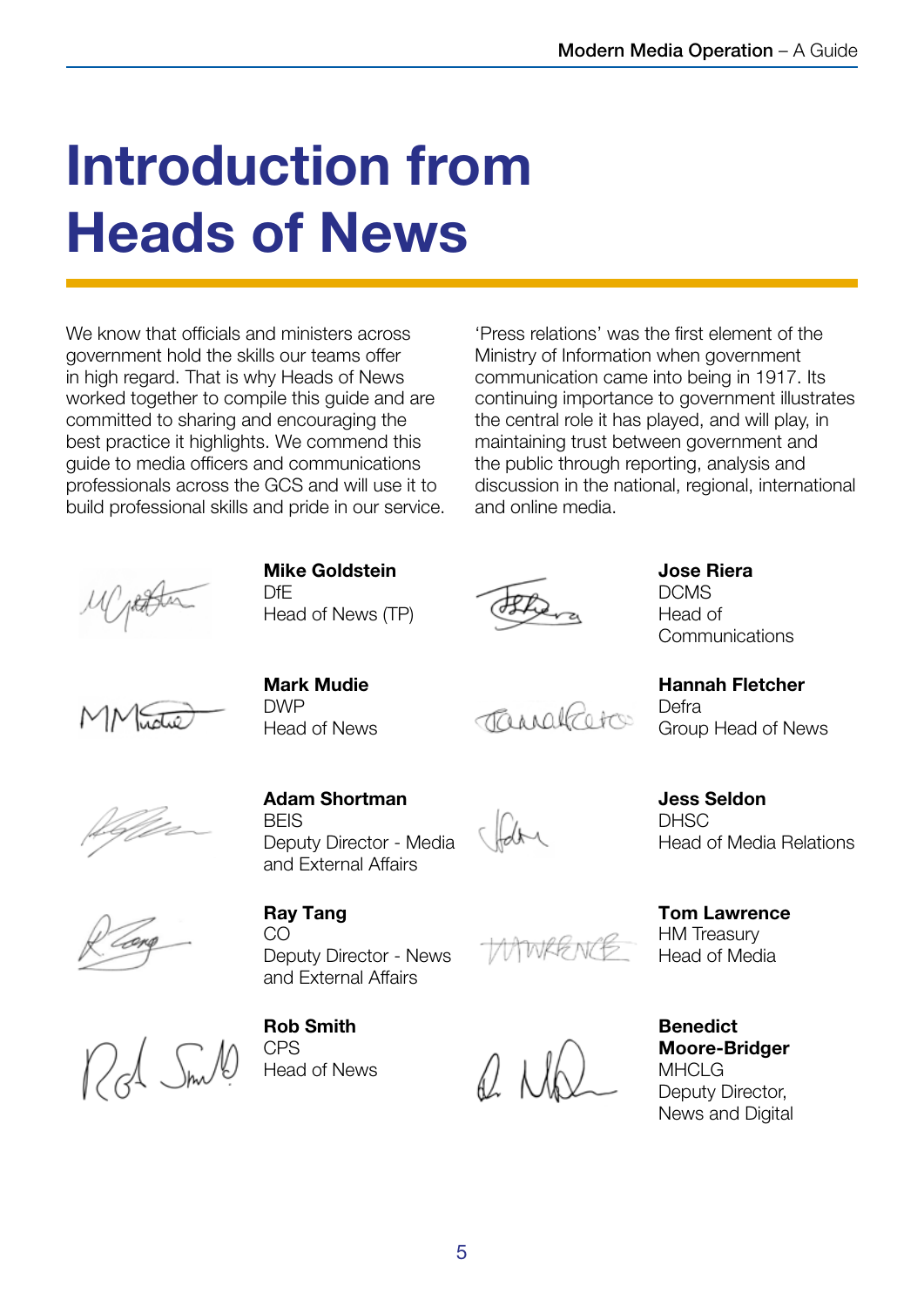

Simon Barrett DfT Group Head of News



Greg Swift FCDO Head of News and Press Secretary to the Foreign Secretary





National Cyber Security Centre Deputy Director, External **Communications** 

Chris Herdman Wales Office Head of News and Digital

Darragh McElroy Northern Ireland Office Deputy Director **Communications** 

Kirsty Welch Office of the Secretary of State for Scotland Head of News

Hope Hadfield DIT Head of News

Matt Jackson Head of External **Communications** 

Hope Madrida

Jamie Davies No.10 Prime Minister's Deputy Official Spokesperson and No.10 Head of News



Konllo

MOD

**HMRC** 

HO

Head of External **Communications** 

Patricia Keville

Deputy Director

Samana Haq Mo<sub>J</sub> Head of News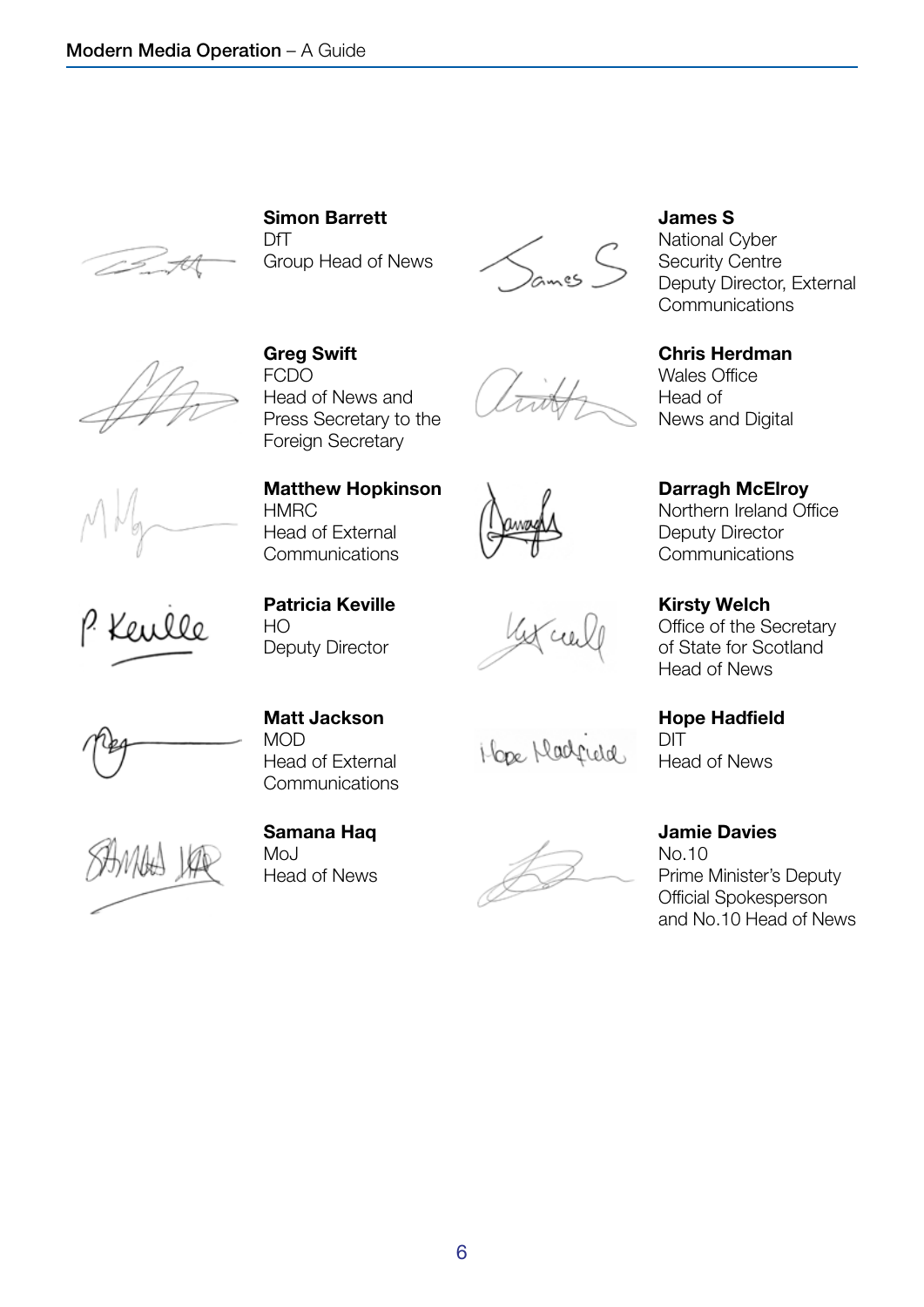## <span id="page-8-0"></span>Introduction

Media relations in Whitehall have come a long way since the first publication of the Modern Communications Operating Model (MCOM). Across GCS, media offices, news teams and media centres are working proactively with campaigns and digital colleagues, evaluating their work, planning future communications strategically and dealing with reactive issues and events. In doing so, media teams have remained at the forefront of the GCS profession. Invariably the first port of call for ministers, media teams operate at a frenetic pace under the spotlight of a truly unrelenting breaking news cycle, fuelled by the rise of social and digital media consumption. Never has this been more the case than in responding to the COVID-19 pandemic and the UK's departure from the European Union.

#### The purpose of this guide is to:

- identify benchmarks for the skills and capabilities that a successful media relations team can provide to its parent organisation and ministers
- provide awareness to key stakeholders (e.g. permanent secretaries, special advisers, ministers, policy/operational colleagues) of the services provided, and value added, by a modern media team
- outline in clear terms the key functional elements of modern media operations, and promote retaining and attracting top talent to create and maintain a culture of constant innovation and flexibility to respond to the latest media trends
- encourage the sharing of best practice between media relations and GCS teams across departments and Arm's Length Bodies (ALBs)

MCOM, published by GCS in the autumn of 2015, laid down the key principles of how public sector media teams should operate. The essential premise is that each department/ ALB requires a media operation to set the external agenda rather than simply follow it. The model then lists practical ways to achieve this, including:

- delivering long-term government messages as outlined in the latest Government Communications Plan
- horizon scanning and planning to plot and assess potential coverage in advance
- creating and seeding stories strategically to showcase policy strategy and operational delivery
- highly responsive reactive handling capability to explain policy and spike inaccuracy before publication
- evaluation of output based on sentiment, message penetration and driving behaviour change or consumer action, rather than volume of coverage as the most basic measure of success

As a body of professional communicators, the GCS uses a range of media to reach audiences with the right mix of communications. We reach people directly through stakeholders, paid-for media or marketing and direct communications to people through digital and social channels. However, the reality is that established media outlets – print, online and broadcast – remain powerful actors in shaping how the public think and feel about government policy, and what they do as a result.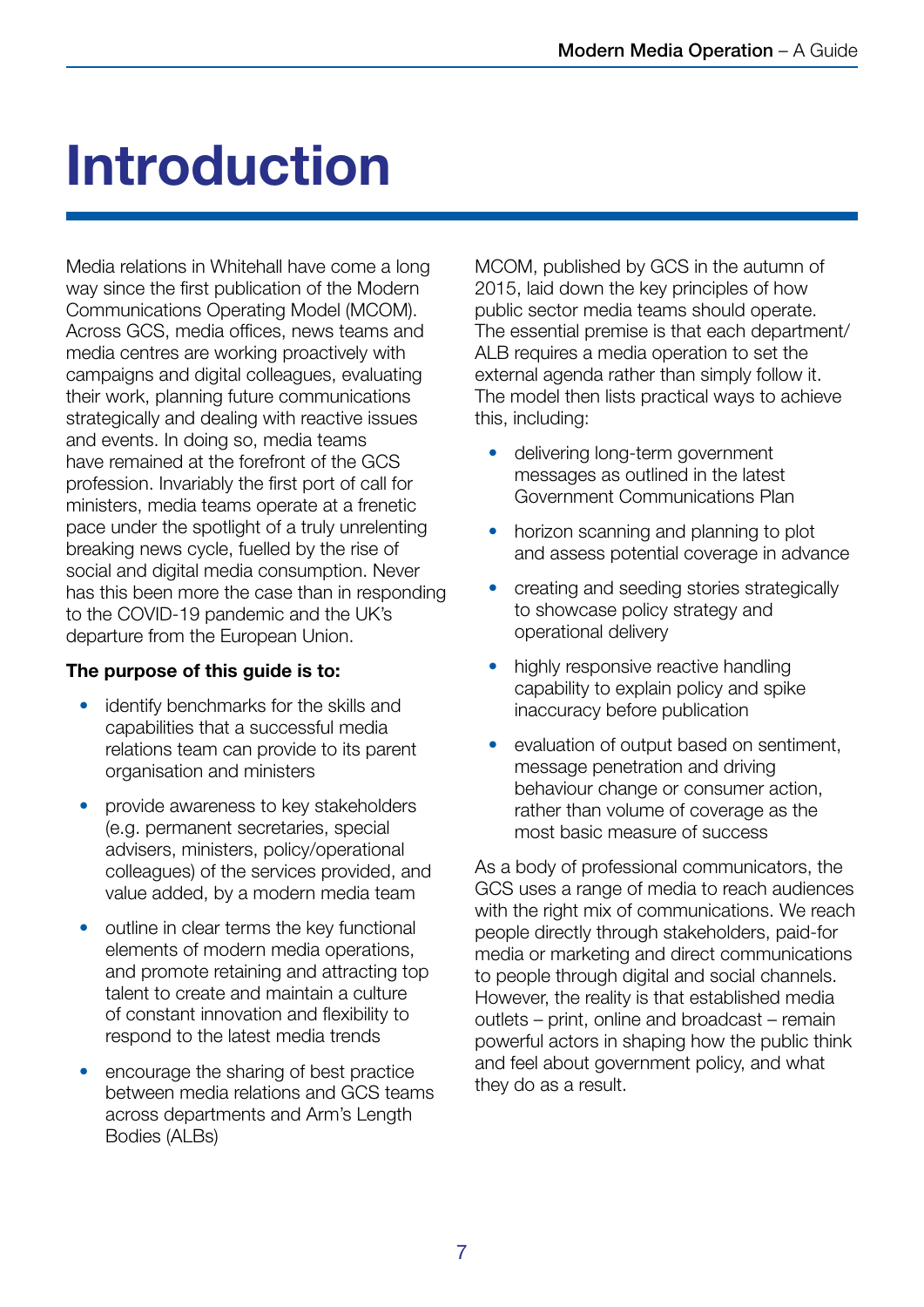## <span id="page-9-0"></span>Media reach data

The GCS has collated figures for the reach and consumption of the following types of media:

- national
- digital: desktop and mobile
- national multi-platform readership
- regional
- nations (Scotland, Wales, Northern Ireland)
- ethnic minority groups
- national media supplements

The reach of established news platforms is still significant, as is the potential impact. The capacity of government departments and agencies to deliver their mandates still depends, to a large extent, on their reputation in the media, whether national, regional or international. Ministers, chief executives, senior policy makers and operational colleagues understand this very clearly, which is why they invariably have extremely high expectations of the media relations teams in their departments.

Running an efficient operation in their departments is a key factor in winning and maintaining their confidence. Indeed, a first-class media operation creates the space and freedom to manoeuvre for other communications disciplines across the wider team.

The increasing use of social and digital media channels by departments and ALBs has undoubtedly increased their ability to speak directly to the public through channels such as LinkedIn, Twitter and Facebook. Many departments now have hundreds of thousands of followers on their Twitter and Facebook accounts, with impressive reach and engagement rates for key announcements and communications campaigns. Social and digital channels are increasingly used in this context to communicate with key journalists and stakeholders, as well as the public through initiatives like news and media blogs on [GOV.UK,](https://www.gov.uk/) which are promoted through Twitter, Facebook and LinkedIn. Therefore, with certain demographics increasingly switching off from traditional channels, ensuring audiences are successfully reached using influencer and other stakeholder channels as a source of direct engagement is of increasing importance alongside wider media engagement.

#### Trust in different forms of media

YouGov polling data from April 2020 shows that the news brand with the highest reported trust was the BBC (64%), followed by ITV (60%) and Channel 4 News (59%).

The Financial Times, local and regional newspapers, the Guardian, Sky News and other 'upmarket' newspapers also had relatively high levels of trust in news (between 55% and 44%).

Trust figures were lower for news in 'mid-market' and red-top tabloid newspapers where figures fell to under 30%, and 19% for BuzzFeed and 16% for the Sun.

[https://www.digitalnewsreport.org/](https://www.digitalnewsreport.org/survey/2020/united-kingdom-2020/) [survey/2020/united-kingdom-2020/](https://www.digitalnewsreport.org/survey/2020/united-kingdom-2020/)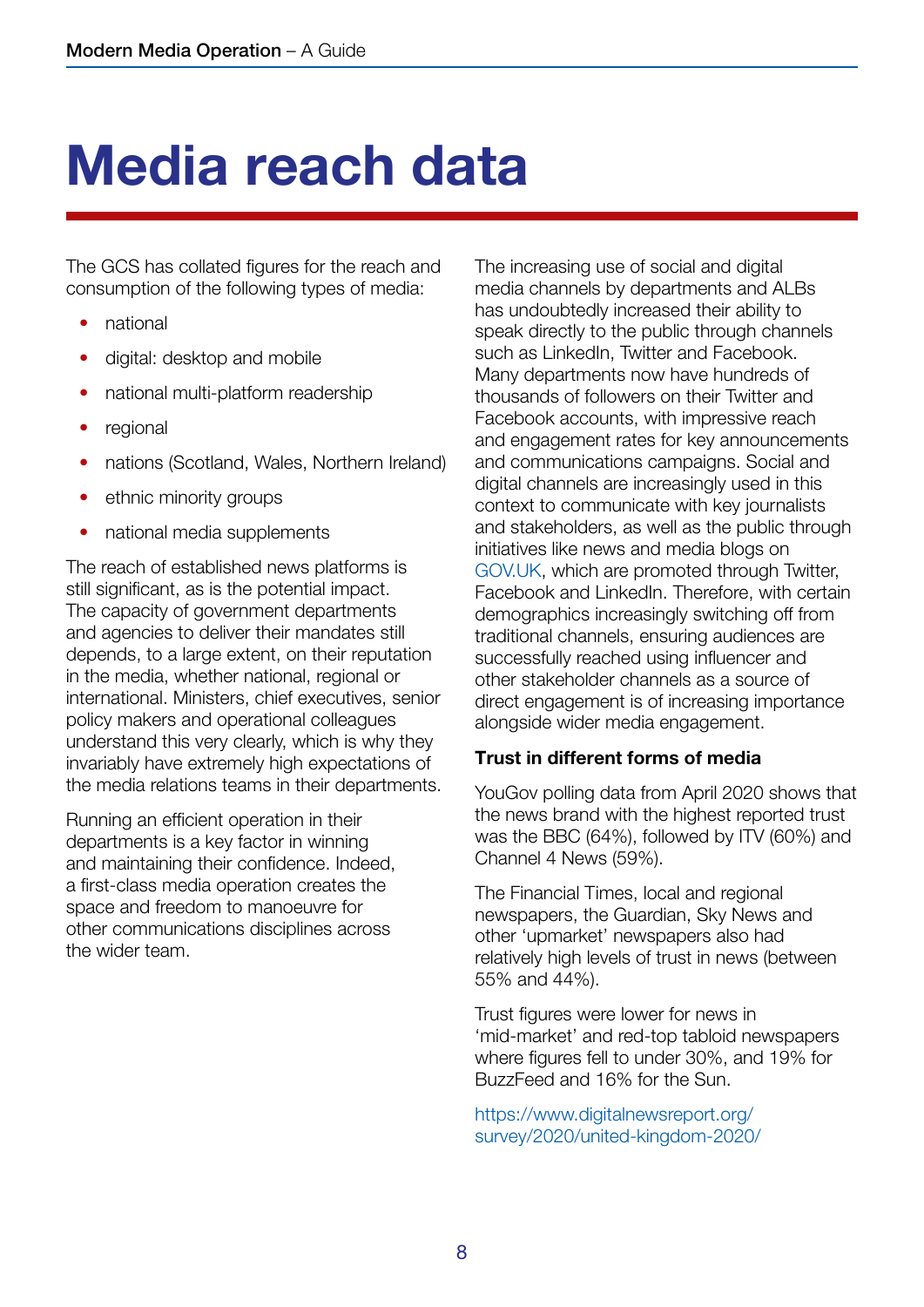### Media consumption

#### National media

| <b>Daily press</b><br>titles* | <b>Circulation</b> | <b>TV</b><br>programmes**               | <b>Audience</b> | Radio<br>station                               | Average<br>weekday<br>breakfast<br>audience<br>(000s) | <b>Total</b><br>reach*** |
|-------------------------------|--------------------|-----------------------------------------|-----------------|------------------------------------------------|-------------------------------------------------------|--------------------------|
| Daily Mail                    | 998,047            | BBC1:<br>News at Six                    | 5,852,000       | <b>BBC Radio 4</b>                             | 1,785.49                                              | 3.24%                    |
| The Sun                       | 969,021            | BBC1:<br>News at Ten                    | 3,684,000       | <b>BBC Radio 2</b>                             | 1,784.65                                              | 3.24%                    |
| Metro                         | 781,293            | BBC1:<br>The Andrew<br><b>Marr Show</b> | 2,239,000       | <b>BBC Radio 1</b>                             | 752.51                                                | 1.37%                    |
| London<br>Evening<br>Standard | 489,830            | BBC1:<br>Panorama                       | 2,129,000       | <b>BBC Radio 5</b><br>Live                     | 327.17                                                | 0.59%                    |
| Daily Mirror                  | 381,146            | <b>ITV: Evening</b><br><b>News</b>      | 2,115,000       | <b>BBC Radio 3</b>                             | 132.82                                                | 0.24%                    |
| <b>The Times</b>              | 314,089            | BBC <sub>2</sub> :<br>Horizon           | 971,000         | % of all who use radio<br>for breakfast news** |                                                       | (%)<br>adults)           |
| The Daily<br>Telegraph        | 262,539            | <b>ITV: Peston</b><br>on Sunday         | 726,000         | <b>BBC Radio 2</b>                             |                                                       | 4.1%                     |
| <b>Daily Express</b>          | 249,568            | Channel 4:<br><b>Dispatches</b>         | 595,000         | <b>BBC Radio 4</b>                             |                                                       | 3.3%                     |
| Daily Star                    | 229,752            | BBC1:<br>Newsnight                      | 485,000         | Capital                                        |                                                       | 2.6%                     |
|                               | 148,927            |                                         |                 | <b>BBC Radio 1</b>                             |                                                       | 1.6%                     |
| Financial<br><b>Times</b>     | 105,358            |                                         |                 | <b>Heart FM</b>                                |                                                       | 1.4%                     |
| The Guardian                  | 114,168            |                                         |                 | Smooth                                         |                                                       | 0.9%                     |
| <b>Sunday press</b><br>titles | <b>Circulation</b> |                                         |                 | <b>LBC</b>                                     |                                                       | 0.7%                     |
| Sun on<br>Sunday              | 817,189            |                                         |                 | Gold                                           |                                                       | 0.2%                     |
| <b>Sunday Times</b>           | 614,697            |                                         |                 | <b>Greatest Hits Network</b>                   |                                                       | 0.2%                     |
| <b>Sunday Mirror</b>          | 314,314            |                                         |                 |                                                |                                                       |                          |

\*Audit Bureau of Circulation (ABC), [www.newsworks.org.uk](http://www.newsworks.org.uk) Jan 2021

\*\*DEN average programme performance

\*\*[\\*www.rajar.co.uk](http://www.rajar.co.uk) Q1 2020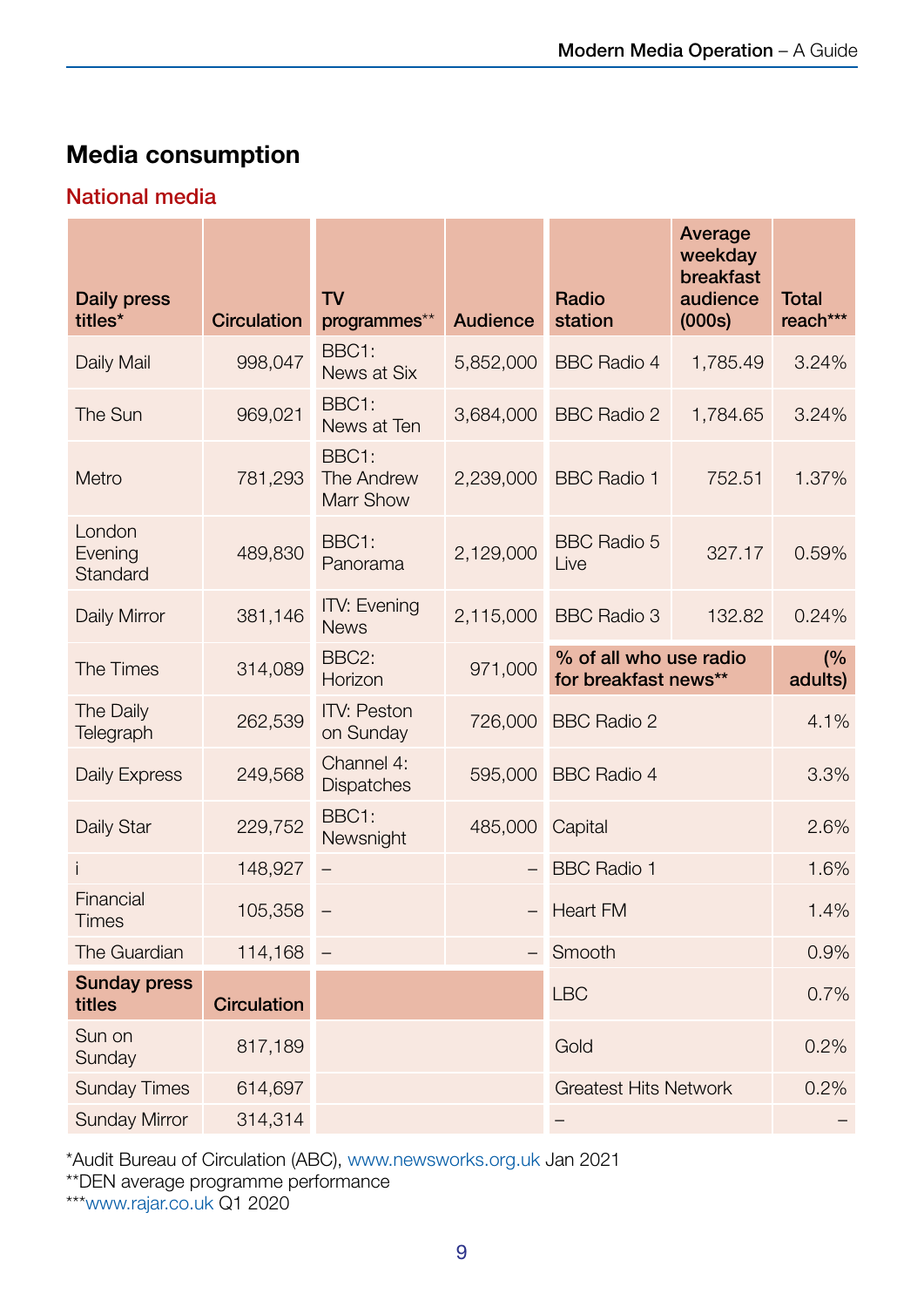### Digital: desktop and mobile

| <b>Total digital</b><br>population of<br>50,710,157 | <b>Total unique visitors/viewers</b><br>(000) |                |               | % reach                                      |                |               |
|-----------------------------------------------------|-----------------------------------------------|----------------|---------------|----------------------------------------------|----------------|---------------|
| Media                                               | Total<br>reach<br>(digital<br>UK pop)         | <b>Desktop</b> | <b>Mobile</b> | <b>Total</b><br>reach<br>(digital<br>UK pop) | <b>Desktop</b> | <b>Mobile</b> |
| <b>Total internet:</b><br><b>Total audience</b>     | 50,710                                        | 35,721         | 42,728        | 100%                                         | 100%           | 100%          |
| <b>BBC.CO.UK</b>                                    | 33,269                                        | 9,912          | 26,872        | 66%                                          | 28%            | 63%           |
| MSN.COM                                             | 22,056                                        | 19,698         | 4,809         | 43%                                          | 55%            | 11%           |
| <b>BUZZFEED.COM</b>                                 | 6,184                                         | 843            | 5,543         | 12%                                          | 2%             | 13%           |
| SKYSPORTS.COM                                       | 5,401                                         | 729            | 4,840         | 11%                                          | 2%             | 11%           |
| CNET.COM                                            | 4,343                                         | 1,415          | 3,232         | 9%                                           | 4%             | 8%            |
| <b>Yahoo News</b>                                   | 4,070                                         | 1,011          | 3,278         | 8%                                           | 3%             | 8%            |
| NEWSNOW.CO.UK                                       | 2,196                                         | 415            | 1,873         | 4%                                           | 1%             | 4%            |
| WP.PL                                               | 591                                           | 431            | 232           | 1%                                           | 1%             | 1%            |
| <b>ONET.PL</b>                                      | 322                                           | 177            | 178           | 1%                                           | 0%             | $0\%$         |
| <b>IBTIMES.CO.UK</b>                                | 48                                            | $\overline{7}$ | 41            | 0%                                           | 0%             | 0%            |

Source: Comscore Feb 2021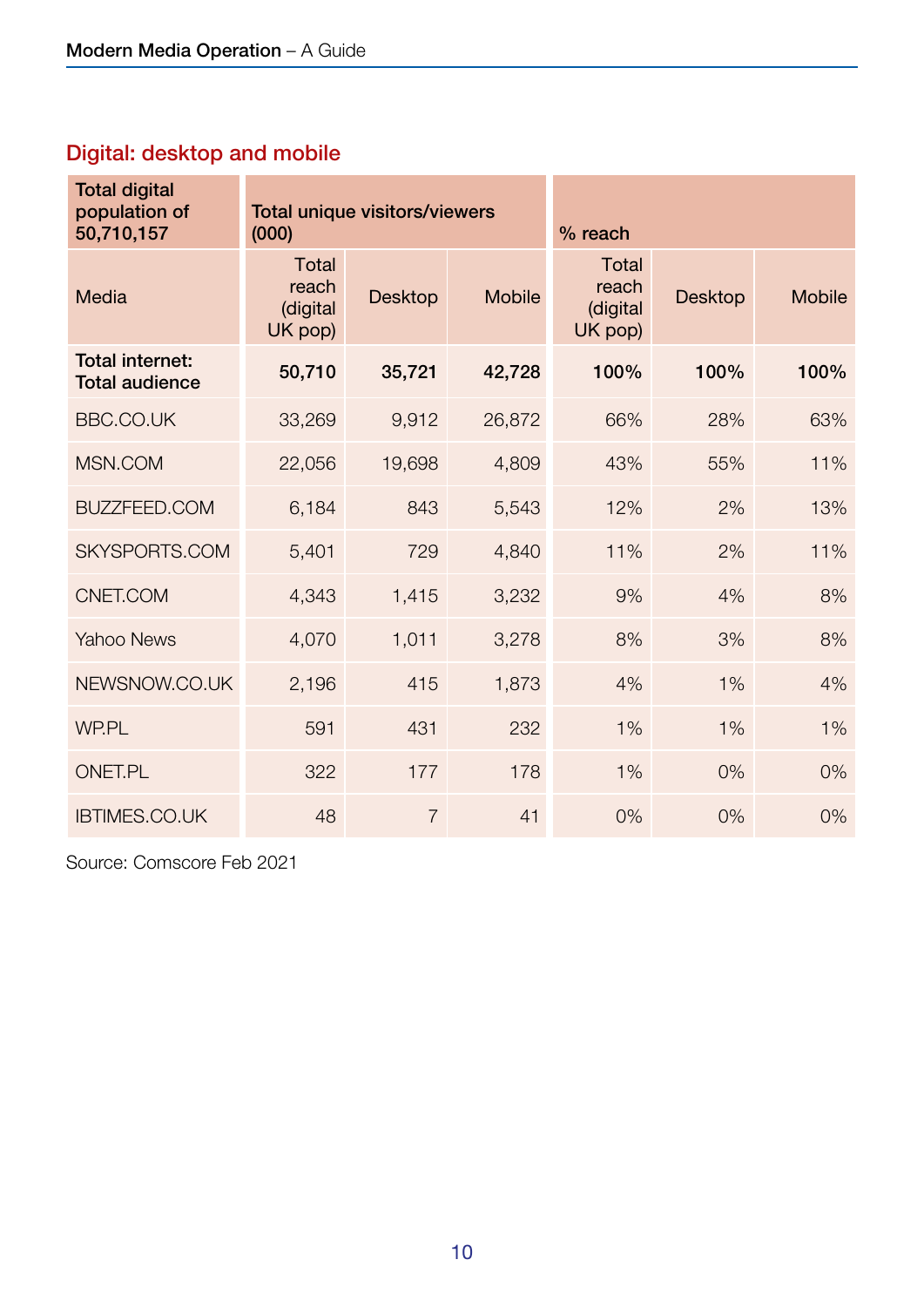| Monthly print,<br>PC and mobile* | <b>Monthly print</b><br>and digital (000s) | <b>Monthly desktop</b><br>(000s) | <b>Monthly mobile</b><br>(smartphone/tablet)<br>(000s) |
|----------------------------------|--------------------------------------------|----------------------------------|--------------------------------------------------------|
| Sun                              | 38,217                                     | 3,573                            | 34,019                                                 |
| Mail                             | 33,526                                     | 4,906                            | 27,829                                                 |
| <b>Mirror</b>                    | 32,049                                     | 2,821                            | 29,114                                                 |
| <b>Express</b>                   | 27,014                                     | 3,739                            | 23,848                                                 |
| Metro                            | 26,194                                     | 1,567                            | 20,866                                                 |
| The Guardian                     | 24,165                                     | 5,058                            | 19,819                                                 |
| The Telegraph                    | 19,697                                     | 3,719                            | 15,671                                                 |
| The Times                        | 16,606                                     | 1,059                            | 13,958                                                 |
| <b>Evening Standard</b>          | 15,239                                     | 1,464                            | 12,242                                                 |
| Daily Star                       | 10,453                                     | 545                              | 9,193                                                  |
| İ                                | 7,669                                      | 2,657                            | 6,200                                                  |

### National multi-platform readership

Source: \*PAMCO 4 2020 (Nov '20 – Dec '20)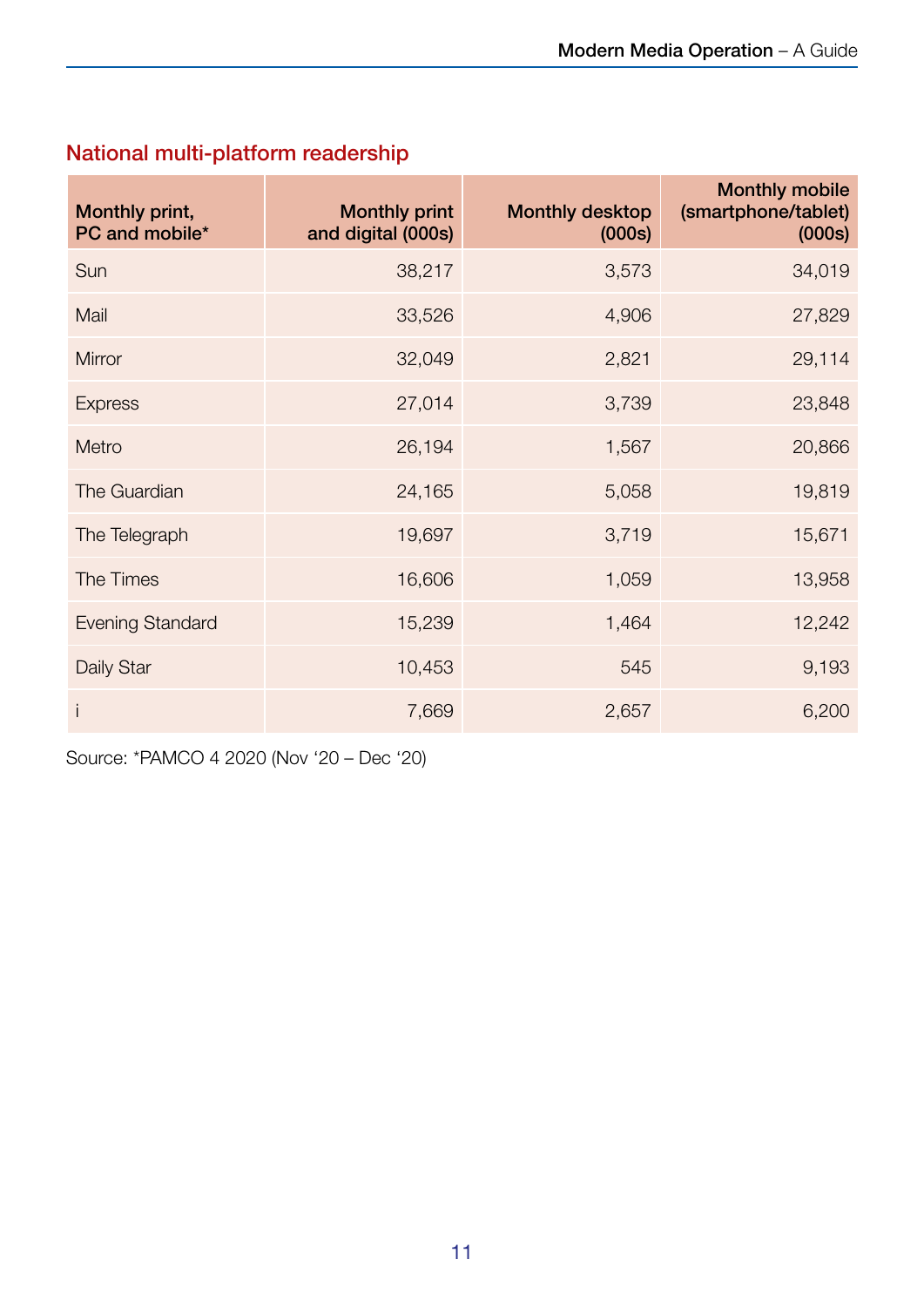## Regional media

| <b>North East</b>           |              |
|-----------------------------|--------------|
| Regional/Local TV           | Viewership   |
| Local TV Tyne & Wear        | 54,772       |
| That's Humber               | 29,842       |
| <b>Local TV Teeside</b>     | 20,138       |
| <b>Regional/Local Radio</b> | Listenership |
| Smooth Radio<br>North East  | 503,000      |
| <b>Capital North East</b>   | 381,000      |
| Metro Radio                 | 267,000      |
| <b>Regional/Local Press</b> | Circulation  |
| Northern Echo               | 19,142       |
| <b>Newcastle Chronicle</b>  | 13,832       |
| <b>Sunderland Echo</b>      | 6,402        |

| <b>East Midlands</b>                 |                   |
|--------------------------------------|-------------------|
| Regional/Local TV                    | <b>Viewership</b> |
| That's Norfolk                       | 20,019            |
| That's Cambridge                     | 9,501             |
| <b>Regional/Local Radio</b>          | Listenership      |
| Smooth Radio East<br><b>Midlands</b> | 466,000           |
| <b>Capital East Midlands</b>         | 453,000           |
| Gem                                  | 426,000           |
| <b>Regional/Local Press</b>          | Circulation       |
| Leicester Mercury                    | 12,058            |
| Derby Telegraph                      | 11,059            |
| Nottingham Post                      | 8,434             |

| <b>North West</b>           |                   |
|-----------------------------|-------------------|
| Regional/Local TV           | <b>Viewership</b> |
| <b>Local TV Liverpool</b>   | 79,041            |
| That's Manchester           | 71,700            |
| That's Lancashire           | 37,239            |
| That's Cumbria              | 11,804            |
| <b>Local TV Manchester</b>  | 2,227             |
| <b>Regional/Local Radio</b> | Listenership      |
| Smooth Radio<br>North West  | 1,019,000         |
| <b>Heart North West</b>     | 552,000           |
| Capital North West          | 513,000           |
| <b>Regional/Local Press</b> | Circulation       |
| Liverpool Echo              | 23,414            |
| Manchester<br>Evening News  | 16,785            |
| <b>Bolton News</b>          | 7,873             |

#### South West

| <b>Regional/Local TV</b>       | <b>Viewership</b> |
|--------------------------------|-------------------|
| That's Solent                  | 35,388            |
| <b>Local TV Bristol</b>        | 28,881            |
| That's Hampshire               | 11,966            |
| That's Salisbury               | 2,023             |
| <b>Regional/Local Radio</b>    | Listenership      |
| <b>Heart South West</b>        | 323,000           |
| <b>Pirate FM</b>               | 162,000           |
| Smooth Radio Solent            | 73,000            |
| <b>Regional/Local Press</b>    | Circulation       |
| Western Morning<br><b>News</b> | 10,397            |
| <b>Western Daily Press</b>     | 9,248             |
| Dorset Echo                    | 8,352             |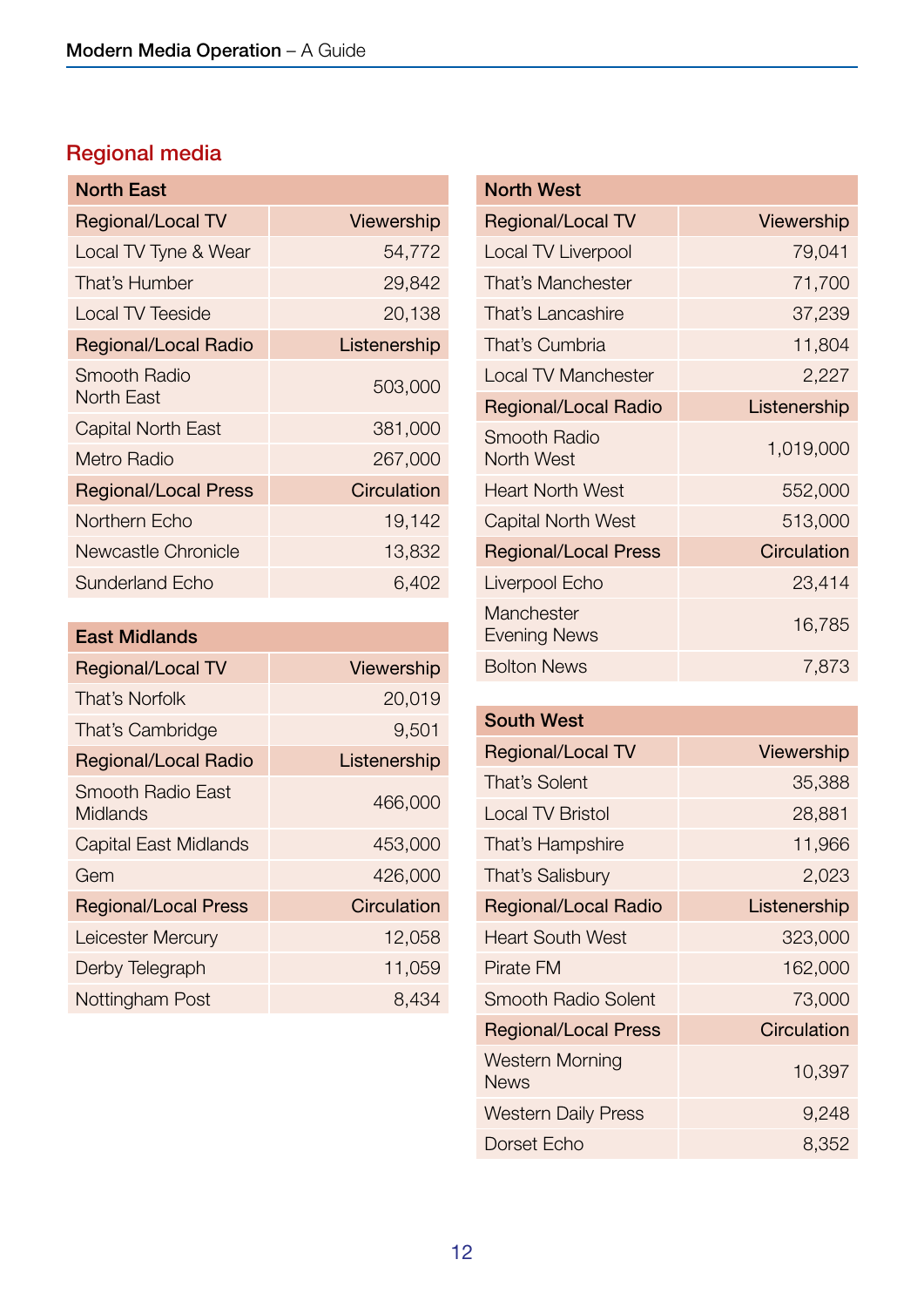| <b>Yorkshire &amp; Humber</b> |                   |
|-------------------------------|-------------------|
| Regional/Local TV             | <b>Viewership</b> |
| <b>Local TV Leeds</b>         | 73,115            |
| That's York                   | 9,431             |
| <b>Sheffield Live</b>         | 8,193             |
| That's North Yorkshire        | 4,000             |
| Regional/Local Radio          | Listenership      |
| Capital Yorkshire             | 835,000           |
| Gem                           | 426,000           |
| Heart Yorkshire               | 414,000           |
| <b>Regional/Local Press</b>   | Circulation       |
| <b>Yorkshire Evening Post</b> | 16,108            |
| Yorkshire Post                | 15,064            |
| <b>Hull Daily Mail</b>        | 1,399             |

| <b>South East</b>           |              |
|-----------------------------|--------------|
| <b>Regional/Local TV</b>    | Viewership   |
| <b>KMTV</b>                 | 18,046       |
| That's Thames Valley        | 16,437       |
| Latest TV                   | 8,301        |
| <b>That's Surrey</b>        | 3,178        |
| <b>Regional/Local Radio</b> | Listenership |
| Wave 105                    | 326,000      |
| Heart Kent                  | 292,000      |
| <b>KMFM</b>                 | 198,000      |
| <b>Regional/Local Press</b> | Circulation  |
| <b>Windsor Express</b>      | 44,461       |
| Maidenhead Advertiser       | 14,506       |
| <b>Reading Chronicle</b>    | 6,924        |

\*Numbers based on Feb 2021 consumption

| <b>West Midlands</b>                            |                   |
|-------------------------------------------------|-------------------|
| Regional/Local TV                               | <b>Viewership</b> |
| Local TV Birmingham                             | 76,801            |
| Notts TV                                        | 28,019            |
| That's Oxfordshire                              | 24,317            |
| Regional/Local Radio                            | Listenership      |
| Heart West Midlands                             | 581,000           |
| Smooth Radio<br><b>West Midlands</b>            | 454,000           |
| Gem                                             | 426,000           |
| <b>Regional/Local Press</b>                     | Circulation       |
| <b>West Midlands</b><br><b>Express and Star</b> | 20,025            |
| Birmingham Mail                                 | 10,011            |
| Coventry Telegraph                              | 7,218             |

| London                      |              |
|-----------------------------|--------------|
| Regional/Local TV           | Viewership   |
| London Live                 | 71,000       |
| <b>Regional/Local Radio</b> | Listenership |
| <b>Capital London</b>       | 1,617,000    |
| Heart London                | 1,385,000    |
| Magic London                | 1,351,000    |
| <b>Regional/Local Press</b> | Circulation  |
| <b>Evening Standard</b>     | 514,049      |
| Metro London                | 342,883      |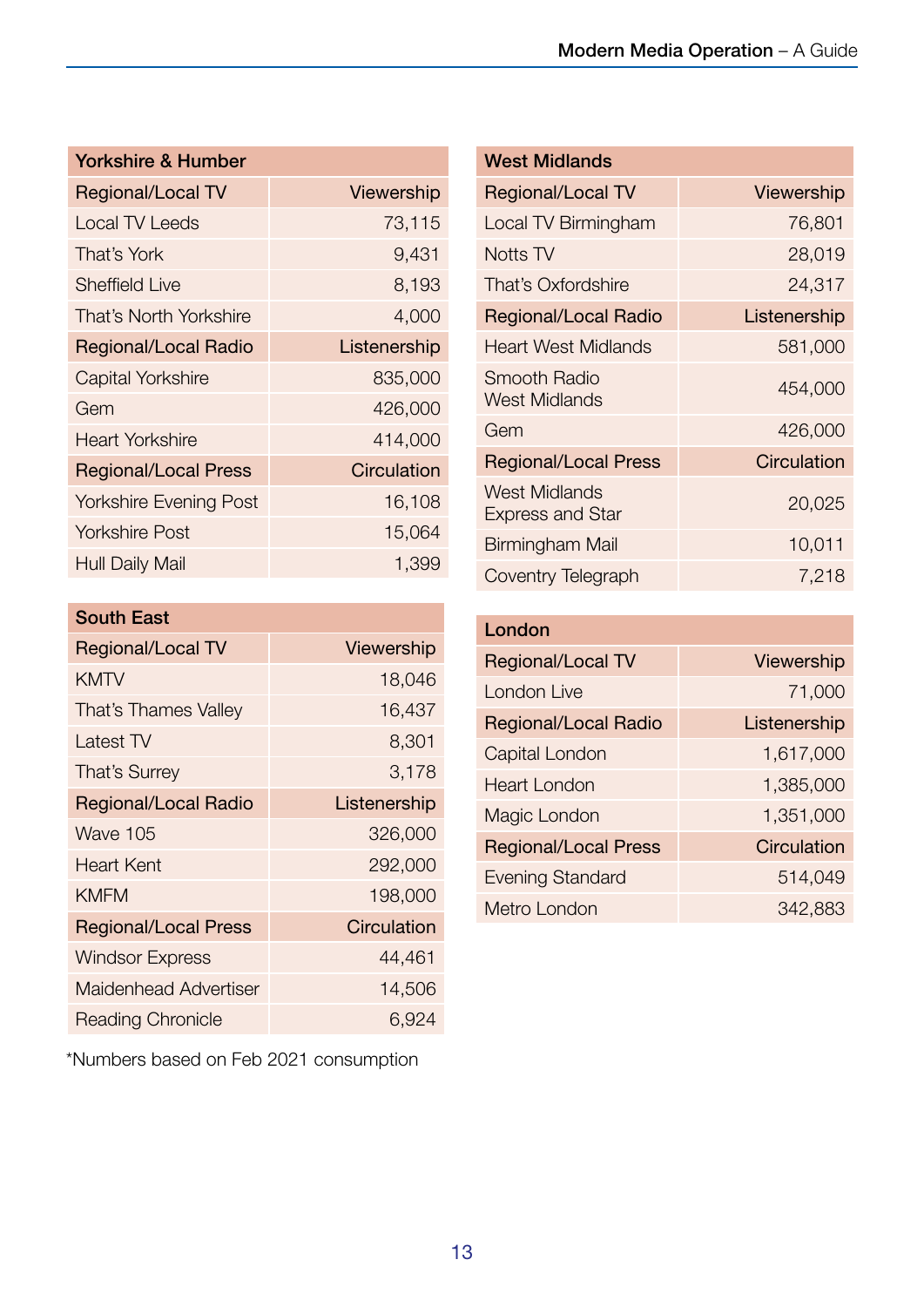### **Nations**

| <b>Daily Viewership</b> |
|-------------------------|
| 100,109                 |
| Circulation             |
| 106,479                 |
| 22,901                  |
| 10,437                  |
| Daily Listenership      |
| 585,000                 |
| 379,000                 |
| 340,000                 |
|                         |

| <b>Northern Ireland</b>  |                           |
|--------------------------|---------------------------|
| <b>Regional Press</b>    | Circulation               |
| <b>Belfast Telegraph</b> | 41,912                    |
| <b>Irish News</b>        | 32,315                    |
| Irish Newsletter         | 11,076                    |
| <b>Radio Stations</b>    | <b>Daily Listenership</b> |
| Cool FM                  | 527,000                   |
| Q Radio                  | 299,000                   |
| Downtown Radio           | 278,000                   |

\*Numbers based on Feb 2021 consumption

| Wales                              |                         |
|------------------------------------|-------------------------|
| <b>TV Station</b>                  | <b>Daily Viewership</b> |
| Local TV Cardiff                   | 21,648                  |
| That's Swansea Bay                 | 7,751                   |
| <b>Local TV North Wales</b>        | 6,632                   |
| <b>Regional Press</b>              | Circulation             |
| South Wales<br><b>Evening Post</b> | 10,923                  |
| South Wales Argus                  | 8,563                   |
| <b>Western Mail</b>                | 8,419                   |
| <b>Radio Stations</b>              | Daily Listenership      |
| <b>Smooth Radio</b><br>North West  | 1,019,000               |
| <b>Heart South Wales</b>           | 368,000                 |
| Kiss (West)                        | 342,000                 |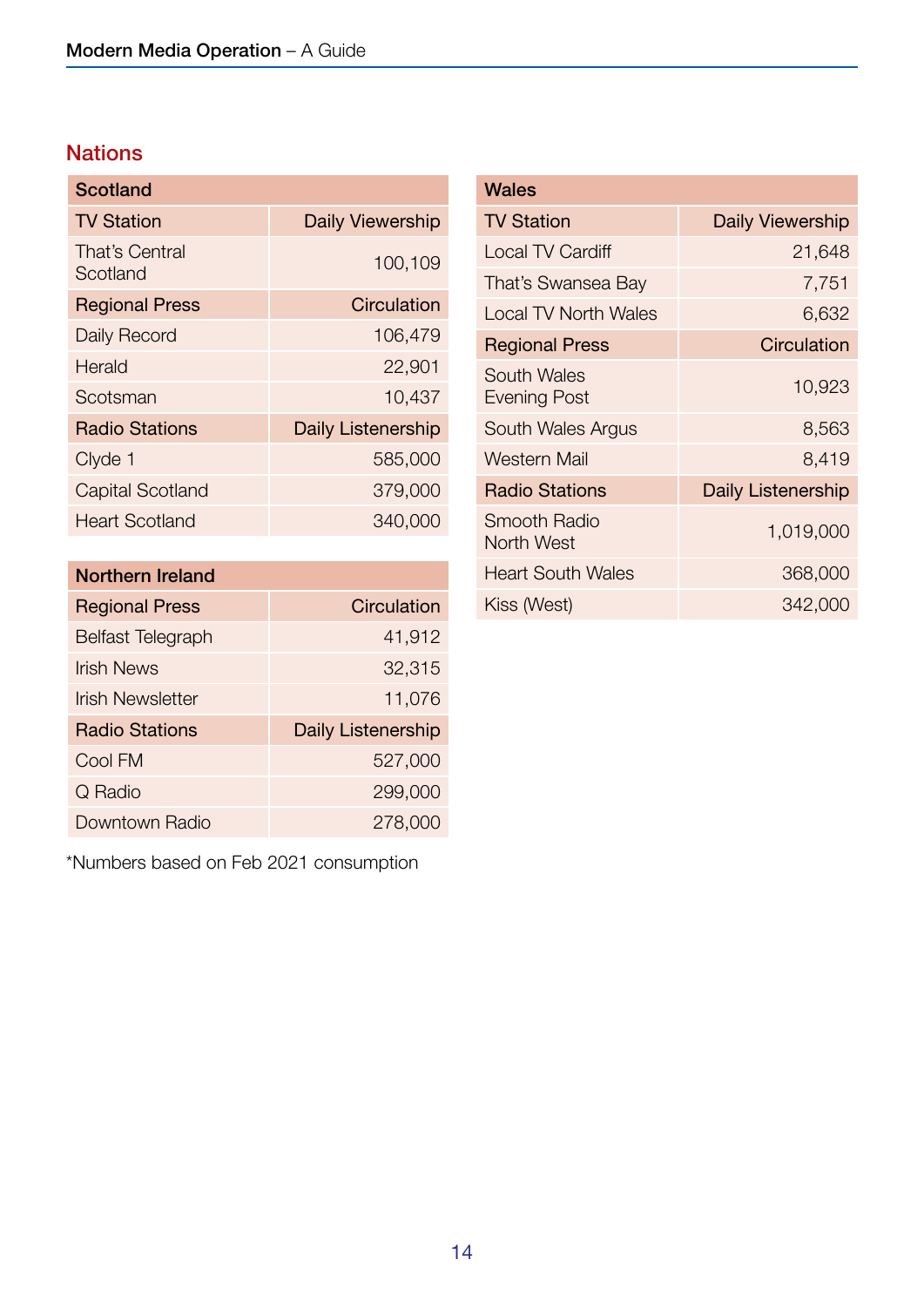### Media targeting ethnic minority groups

| <b>Pan-South Asian media</b>         |                          |
|--------------------------------------|--------------------------|
| Broadcast – TV and<br>Radio Audience | <b>Viewers/Listeners</b> |
| Al Jazeera English TV                | 700,000                  |
| <b>BBC Asian Network</b>             | 543,000                  |
| <b>Sunrise National</b>              | 372,000                  |
| Sunrise London                       | 192,000                  |
| Sunrise Yorkshire                    | 50,000                   |

| <b>Turkish media</b> |             |
|----------------------|-------------|
| <b>Print title</b>   | Circulation |
| Londra Gazette       | 15,000      |
| <b>Olay Gazette</b>  | 6,000       |

| <b>Muslim</b> media |             |
|---------------------|-------------|
| <b>Print title</b>  | Circulation |
| The Muslim News     | 18,000      |

| <b>Chinese media</b> |             |
|----------------------|-------------|
| <b>Print title</b>   | Circulation |
| China Daily          | 300,000     |
| Nouvelles d'Europe   | 35,000      |
| Sing Tao Daily UK    | 30,000      |
| The Epoch Times      | 10,000      |

| Punjabi media       |             |
|---------------------|-------------|
| <b>Print title</b>  | Circulation |
| Des Pardes Weekly   | 33,000      |
| <b>Punjab Times</b> | 23,000      |

| Indian media                                                 |                |
|--------------------------------------------------------------|----------------|
| <b>Print title</b>                                           | Circulation    |
| Garavi Gujarat                                               | 43,000         |
| The Asian Express<br>(Yorkshire, Midlands<br>and Lancashire) | 42,000         |
| Asian Voice                                                  | 33,000         |
| Eastern Eye                                                  | 22,000         |
| Asian Lite                                                   | 20,000         |
| Broadcast/digital                                            | Audience/reach |
| Zee TV                                                       | 835,000        |
| NDIV                                                         | 625,000        |

| African/Caribbean media |  |
|-------------------------|--|
|                         |  |

| <b>Print title</b>                   | Circulation                 |
|--------------------------------------|-----------------------------|
| The Voice                            | 30,000                      |
| The Trumpet                          | 20,000                      |
| Keep The Faith                       | 10,000                      |
| Broadcast - TV and<br>radio audience | Listenership/<br>Viewership |
| <b>Capital Extra</b>                 | 712,000                     |
| <b>BEN TV</b>                        | 150,000                     |
| <b>Premier Radio</b>                 | 121,000                     |
| <b>Colourful Radio</b>               | 100,000                     |
| Spectrum Radio                       | 40,000                      |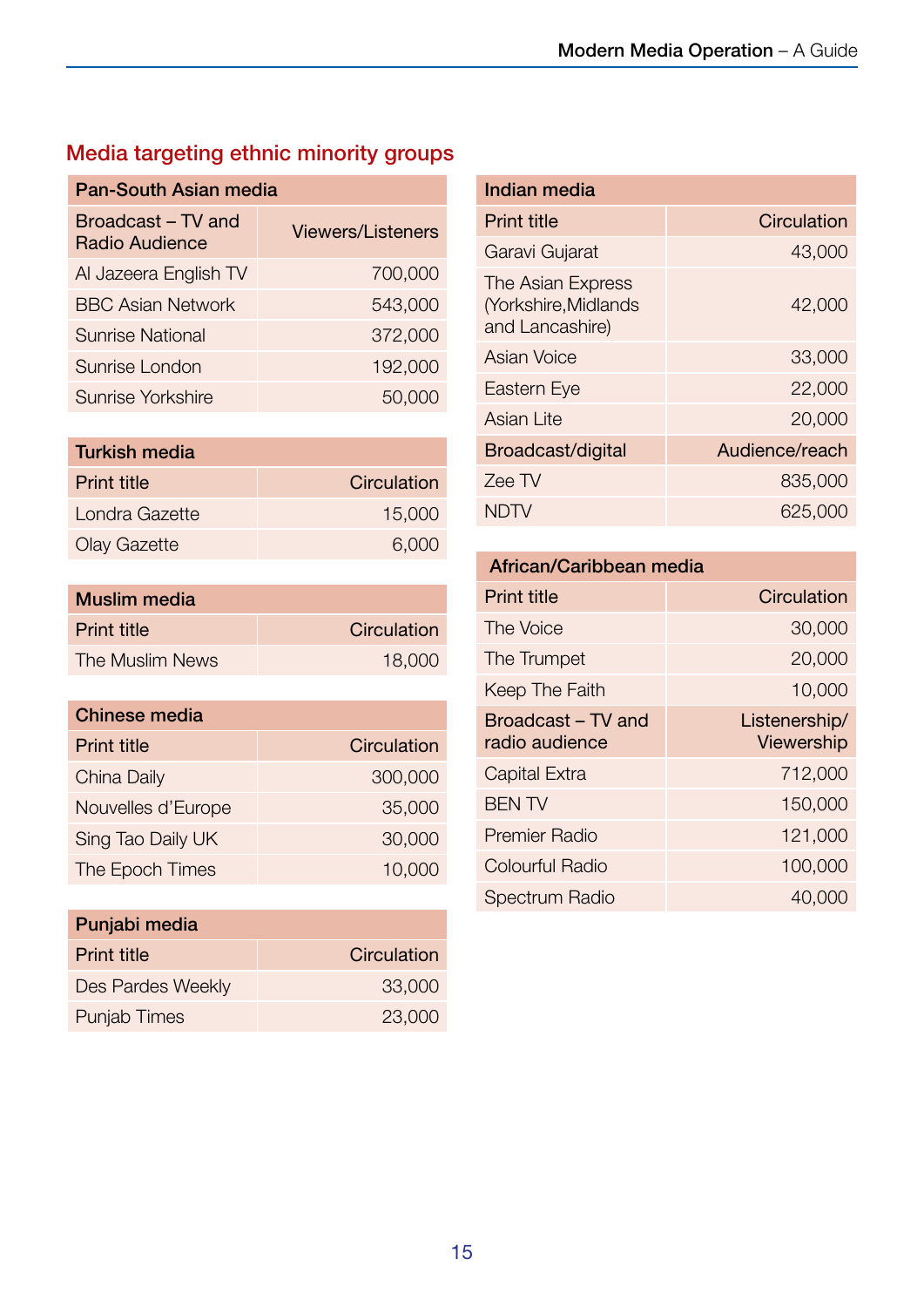| <b>Bangladeshi media</b> |                    |
|--------------------------|--------------------|
| <b>Print title</b>       | <b>Circulation</b> |
| The Weekly Surma         | 20,000             |

| Pakistani media    |             |
|--------------------|-------------|
| <b>Print title</b> | Circulation |
| Nawa-i-jang        | 20,000      |

| Jewish media                     |                 |
|----------------------------------|-----------------|
| <b>Print title</b>               | Circulation     |
| Jerusalem Post                   | 50,000 (Israel) |
| The Jewish News                  | 25,000          |
| The Jewish Chronicle             | 20,000          |
| Jewish Telegraph<br>(3 Editions) | 14,000          |

\*Numbers based on Feb 2021 consumption

| <b>Greek media</b> |             |
|--------------------|-------------|
| <b>Print title</b> | Circulation |
| Parikiaki          | 4,500       |

| Arabic media           |             |
|------------------------|-------------|
| <b>Print title</b>     | Circulation |
| <b>Arabisk Express</b> | 75,000      |
| Arabisk London         | 30,000      |
| Al Mahjer - Magazine   | 5,000       |
| Al Mahjer - Newsletter | 5.000       |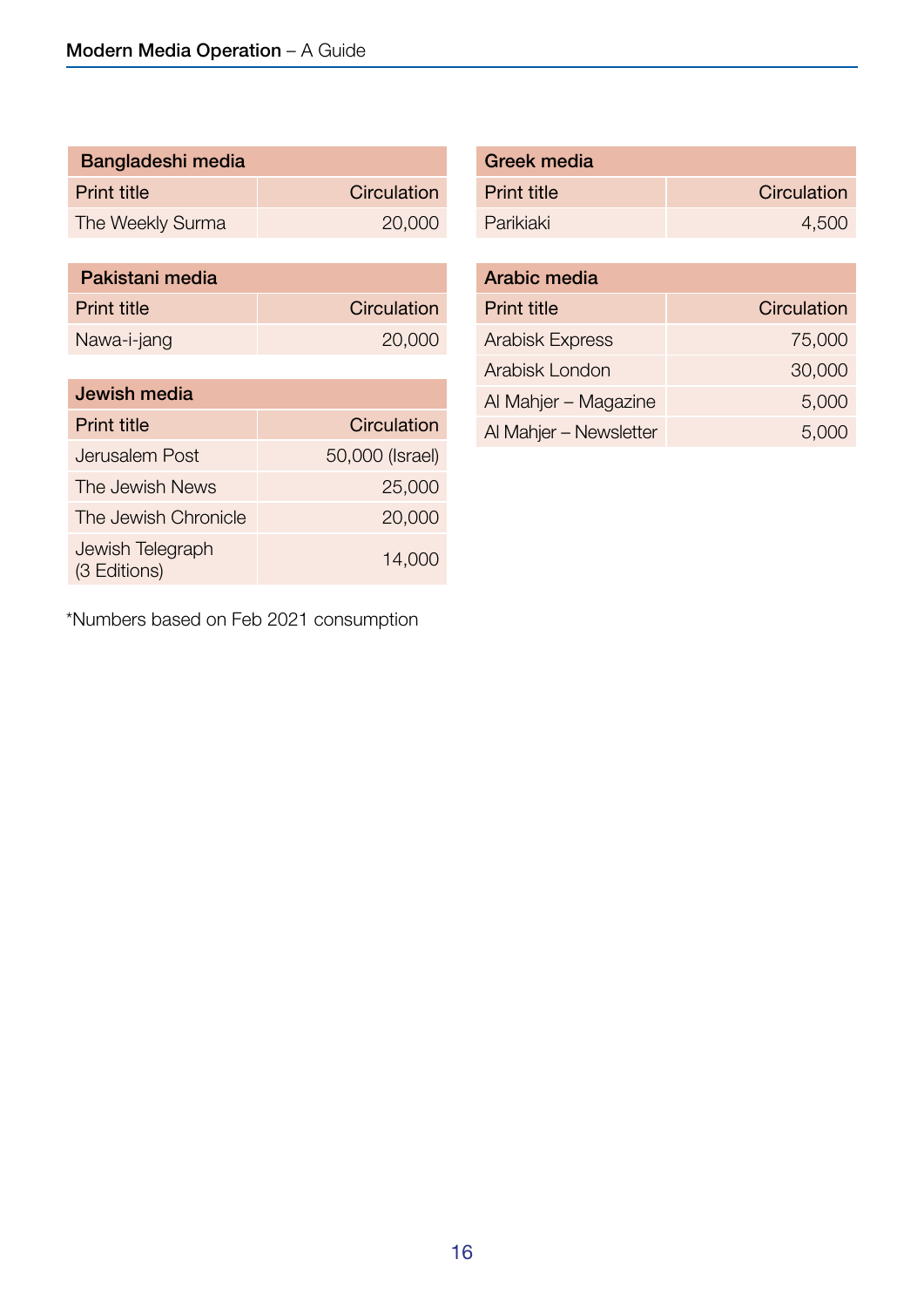### National media supplements

| <b>Annual</b><br>readership |
|-----------------------------|
| 2,639,000                   |
| 1,594,000                   |
| 1,254,000                   |
| 1,192,000                   |
| 1,130,000                   |
| 974,000                     |
| 951,000                     |
| 907,000                     |
| 864,000                     |
| 750,000                     |
| 744,000                     |
| 638,000                     |
| 637,000                     |
| 614,000                     |
| 576,000                     |
| 530,000                     |
| 454,000                     |
| 454,000                     |
| 451,000                     |
| 438,000                     |
| 362,000                     |
|                             |

Source: National Readership Survey (NRS) – PAMCo 4 Dec '20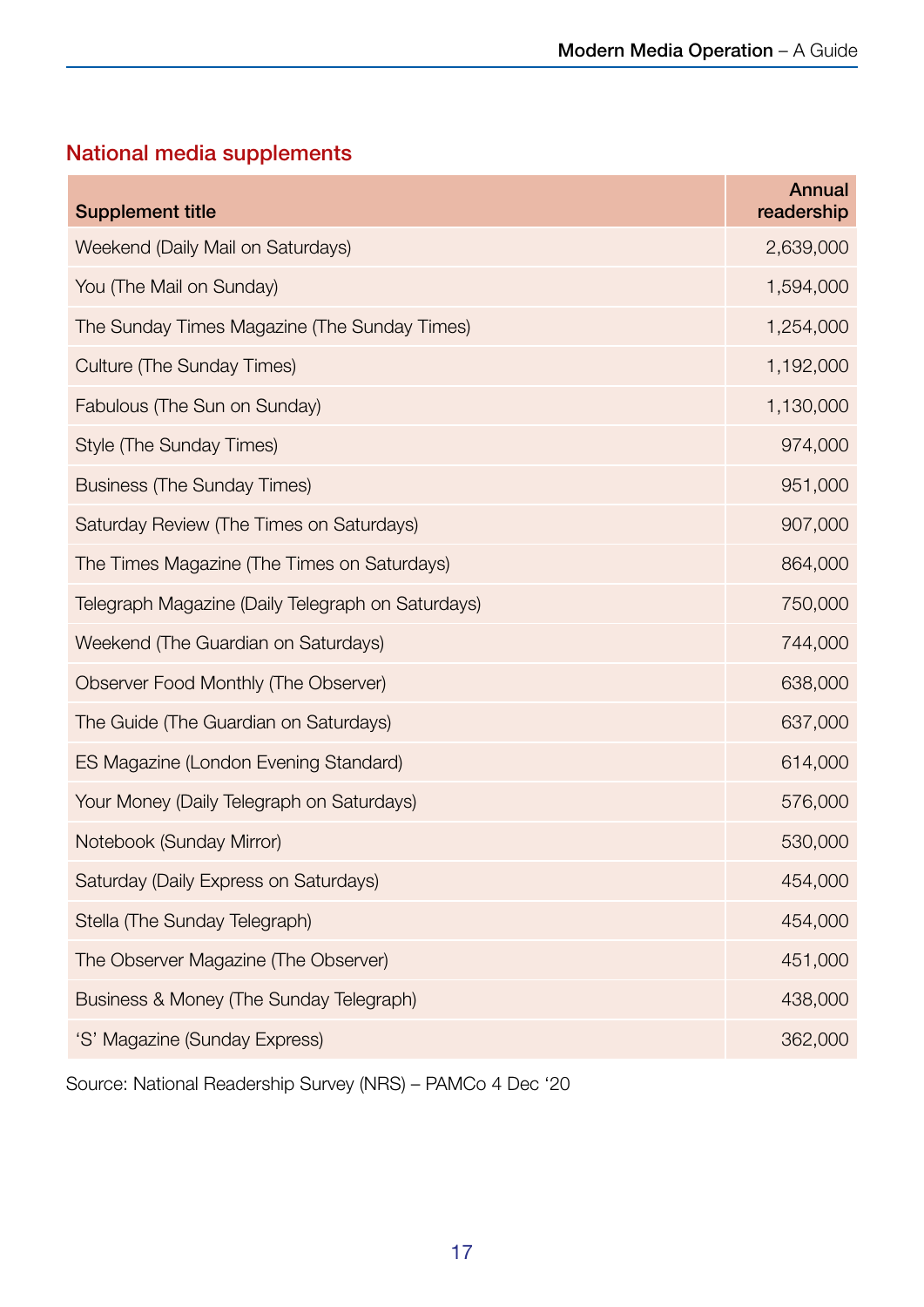# <span id="page-19-0"></span>Why have a guide?

GCS media teams are generally acknowledged as talented, capable, motivated and high-performing. However, it is essential to keep innovating and driving forward improvements within the profession. This guide sets out in one place the activities an efficient media relations team should be doing, in line with both MCOM and the individual behaviours outlined in the GCS Competency Framework.

The GCS Heads of News Network has collectively agreed the contents of this document, looking at the range of media relations teams across government to identify these key functions.

The operational detail of how these functions are carried out will vary across different departments and Arm's Length Bodies (ALBs), depending on departmental priorities, resources and personal judgement (from ministers, special advisers, Heads of News and Directors of Communication). However, this guidance sets out the key principles of structure and practice that are essential to demonstrate the baseline capability of the media relations function.

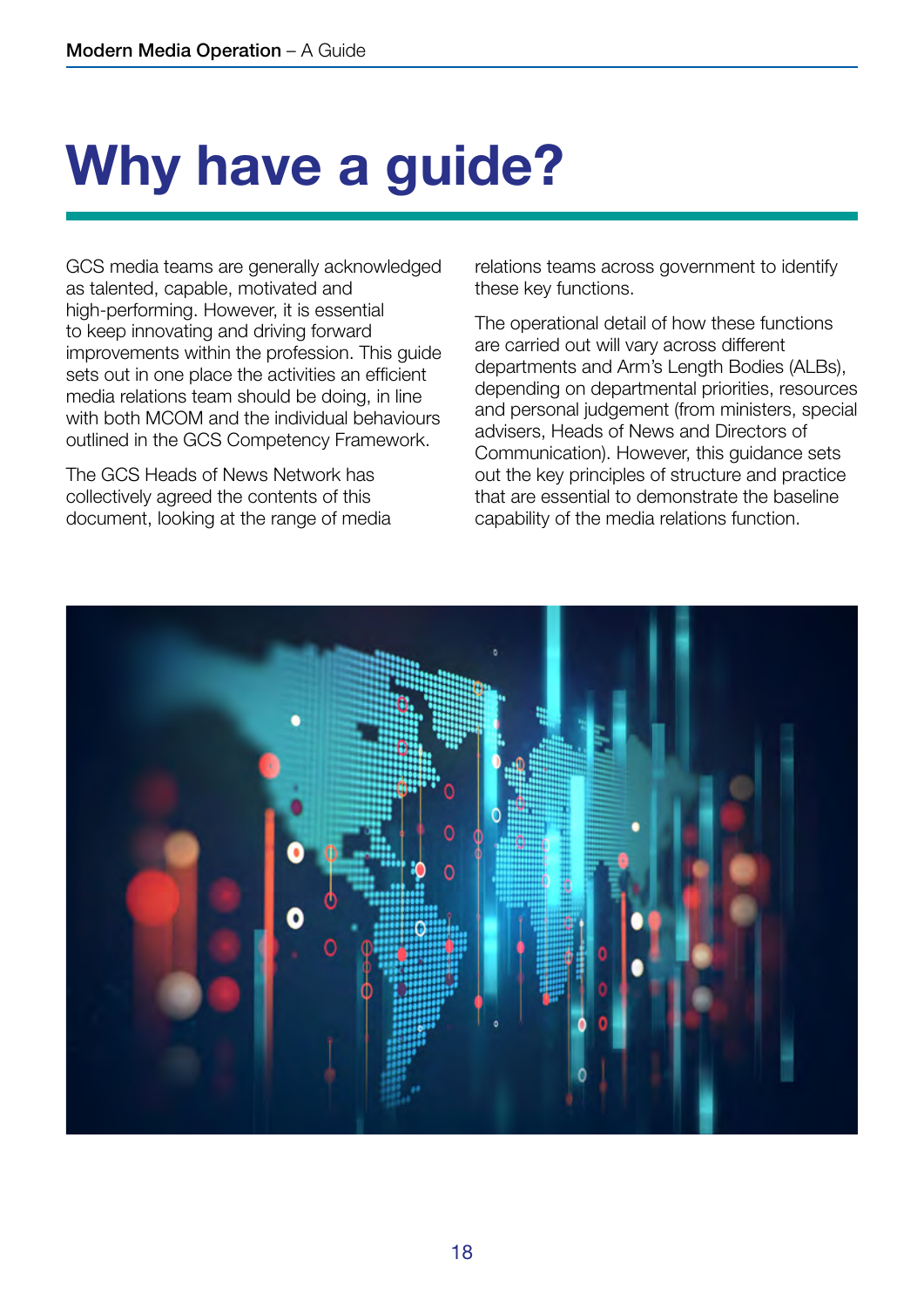## <span id="page-20-0"></span>**Structure**

There is no mandated one-size-fits-all structure. Each government organisation has team structures designed to meet their own needs. The key is to ensure that, whatever the organisation's chart may look like, there is an emphasis on the connection required to:

- enable effective media relations work
- ensure appropriate integration with other communications functions
- develop and nurture talent through effective and clear leadership
- position the function for strong relationship management with key stakeholders

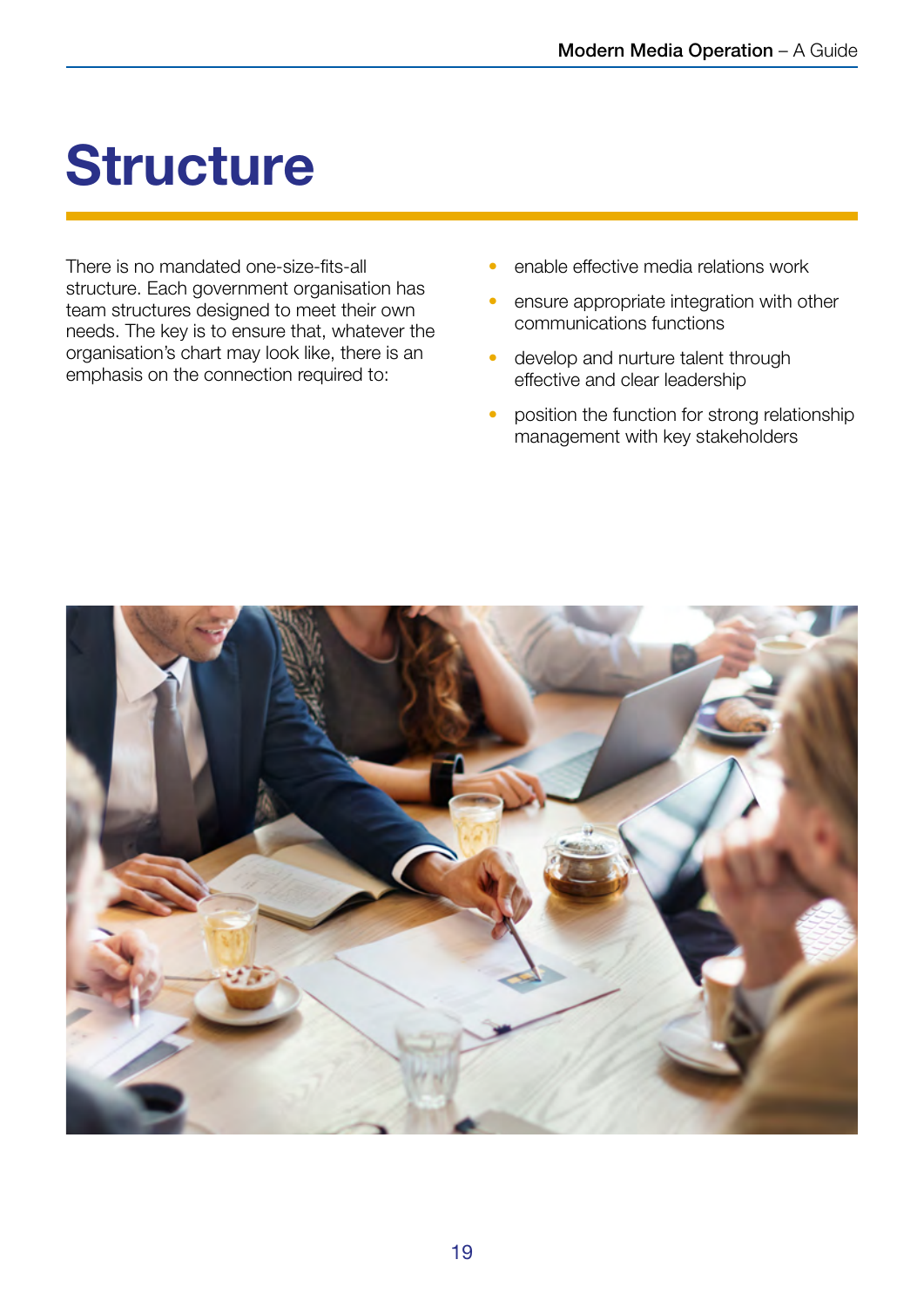## <span id="page-21-0"></span>Propriety and conduct

In carrying out these functions, across all aspects of their work, GCS members (central government departments, agencies and ALBs) must follow the Civil Service Code, which sets out the Civil Service values of:

- Integrity putting the obligations of public service above personal interests
- Honesty being truthful and open
- Objectivity basing advice and decisions on rigorous analysis of the evidence
- Impartiality serving governments of different political parties equally well

GCS members will also work at all times within the framework of propriety set for government communications, which mandates that government communication must:

- be relevant to government responsibilities
- be objective and explanatory
- be undertaken in an economic and appropriate way
- not be (or liable to be construed as) party political

The framework also mandates that GCS members may not:

- justify or defend policies in political terms
- advance any policy as belonging to a particular party
- directly attack the policies and opinions of opposition parties and groups
- oversell policies, reannounce achievements or investments, or otherwise mislead the public

Further reading and details are included in the [Propriety section of the GCS website.](https://gcs.civilservice.gov.uk/guidance/professional-standards/propriety/)

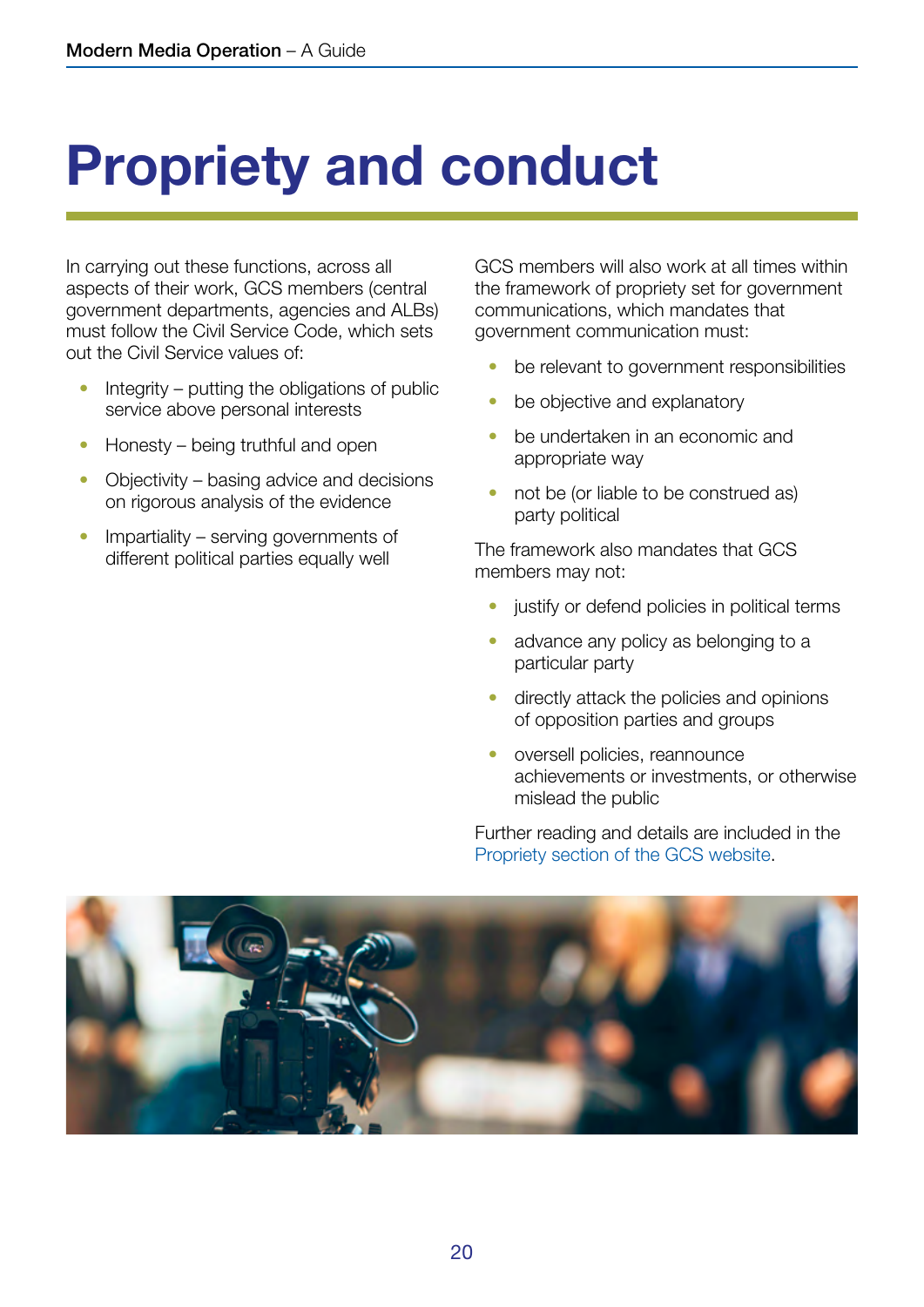## <span id="page-22-0"></span>Core functional requirements – the five aspects

There are five core functional aspects that practitioners across a media relations team are required to operate with confidence and appropriate expertise.

Directors and Heads of Communication, in consultation with the Head of News, should ensure that their media relations teams have the required capability in these aspects so they can deliver effective day-to-day operations.

They should also plan and enable the necessary professional development of the team, and make sure that the team is equipped to cope resiliently when individuals leave and new colleagues join.

The tables across the following pages show the key specific requirements for best practice for each of the five aspects.

| 1. Proactive media handling<br>Making announcements I Nations and regions I Consumer media I<br>Media targeting ethnic minorities 1 International                                    |  |
|--------------------------------------------------------------------------------------------------------------------------------------------------------------------------------------|--|
| 2. Reactive media handling<br>Media monitoring I Call handling/rebuttal I Crisis communications                                                                                      |  |
| 3. Relationship management<br>Policy shaping and corporate I Integration with other comms I Ministerial<br>and special adviser engagement I Winning and retaining journalists' trust |  |
| 4. Digital/content creation<br>Digital I Content creation                                                                                                                            |  |
| 5. Insight and evaluation<br>Insight I Evaluation                                                                                                                                    |  |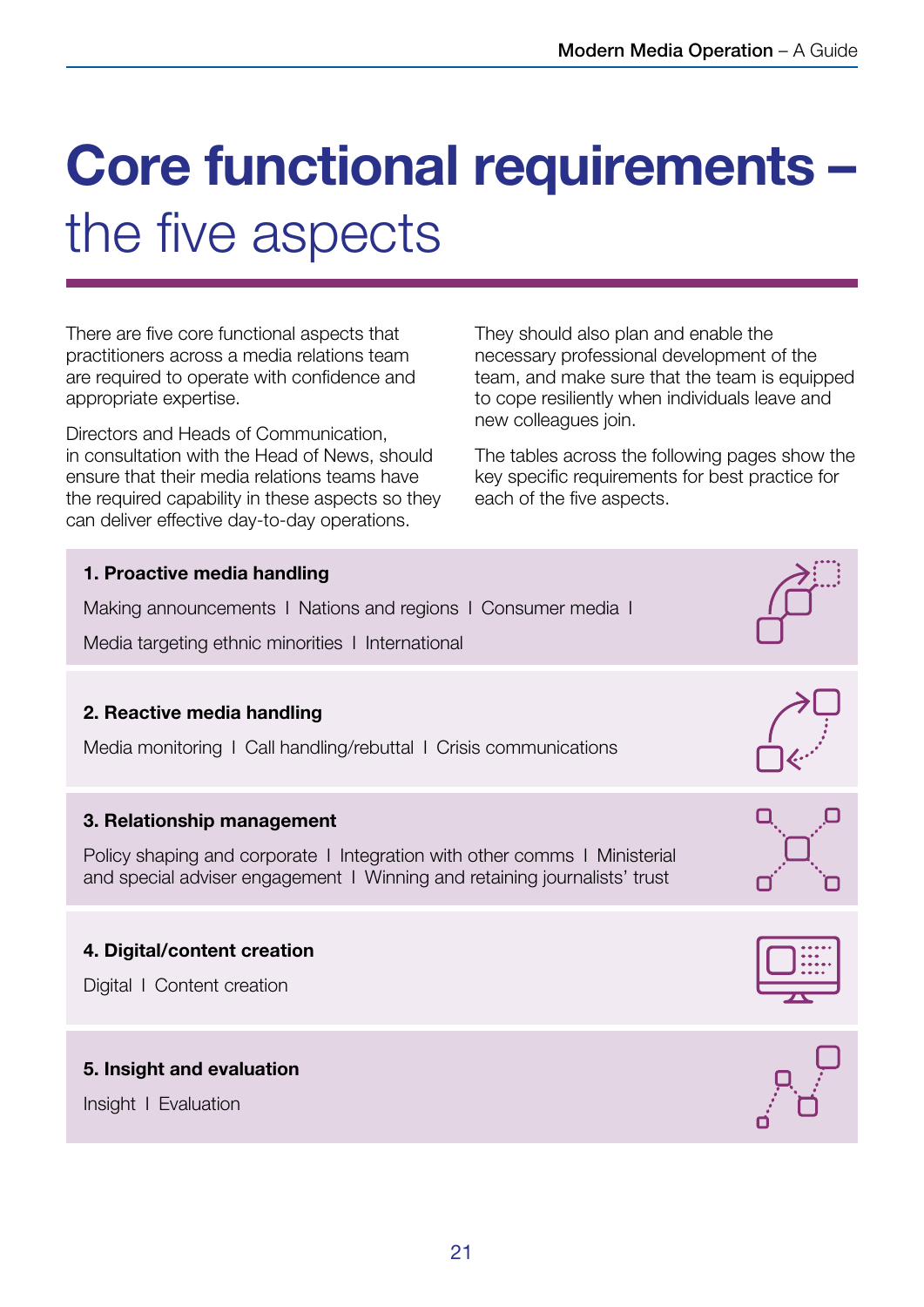### 1. Proactive media handling



#### (a) Making announcements

i. Place stories in a strategic way to reach target audiences, aligned to departmental business objectives and ministerial priorities.

ii. Ensure work aligns and integrates with strategic communications priorities and narratives and, where possible, campaign work.

iii. Media announcements should support long-term government messages and drive behaviour change.

iv. Use tools such as OASIS (Objectives, Audience insight, Strategy/idea, Implementation, Scoring/evaluation) to plan and properly target proactive work.

v. Use a tactical approach to focus primarily on reaching intended audiences, being 'channel agnostic' and not relying solely on traditional print media.

vi. Produce high-quality handling plans that include key products: press notices, potential risks, core scripts/briefing, technical journalist briefings and Q&A packs.

vii. Consider the use of comment pieces, op-eds, blogs and shareable social media content.

viii. Engage early with broadcast planning desks and correspondents to discuss how your announcement can work on TV or radio.

ix. Work with broadcasters and stakeholders to identify filming opportunities, locations and backdrops that are authentic and illustrate your announcement.

x. Speak regularly to key correspondents and build knowledge on their areas of expertise and interest.

xi. Make sure agreed press notices and media products are adopted as core narratives to inform the work of other communications teams where appropriate.

xii. Work with stakeholders through communications or policy colleagues to build third-party advocacy and support (in print, online, on broadcast) for announcements.

xiii. Consider the use of trailing and embargoes to maximise impact and coverage and/or to deconflict with other expected news.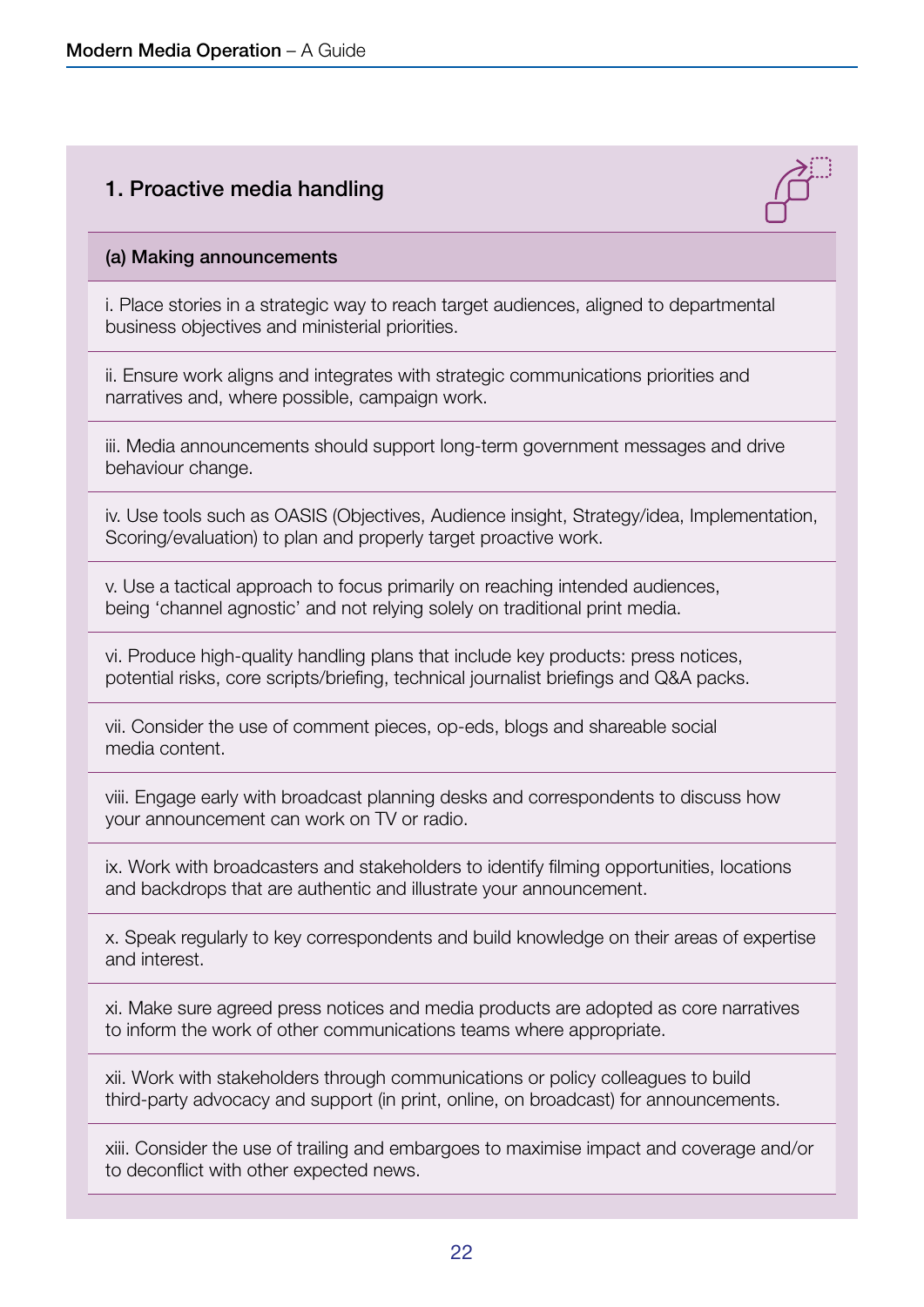#### (b) Nations and regions

i. Find regional and devolved nations angles for UK-wide announcements, showing tangible impact or benefit.

ii. Tell local stories and adapt announcements to local regions (e.g. how many local jobs created for the area).

iii. Recognise the different political situations in each nation, and what powers are devolved. Ensure people know that a release is from the UK government.

iv. Set up media rounds for ministerial visits that include broadcast and key print for area visited.

v. Adapt stories for Wales, Scotland and Northern Ireland, acknowledging the difference between national and regional media. Know when to use terms such as region, country and nation.

vi. Understand the BBC's General News Service regional service and its reach, and use it where it applies.

vii. Be aware that broadcast media is increasingly tailored to specific regional and national audiences, including bespoke news programmes for Scotland and other areas of the UK.

#### (c) Consumer media

i. Use non-news media, including broadcast, to showcase and explain government policies – e.g. long-lead TV, TV magazine programmes, documentary films.

ii. Work closely with campaign specialists to support priorities through consumer, specialist and trade channels.

iii. Plan long-term consumer campaigns that will stand up against the rigours of an ever-changing news agenda and central government priorities.

#### (d) Ethnic minority audiences

i. Identify ways to reach ethnic minority audiences for national policy announcements as a 'business as usual' approach.

ii. Provide explanation of all aspects of policy – lines to take and briefing for contentious and difficult issues.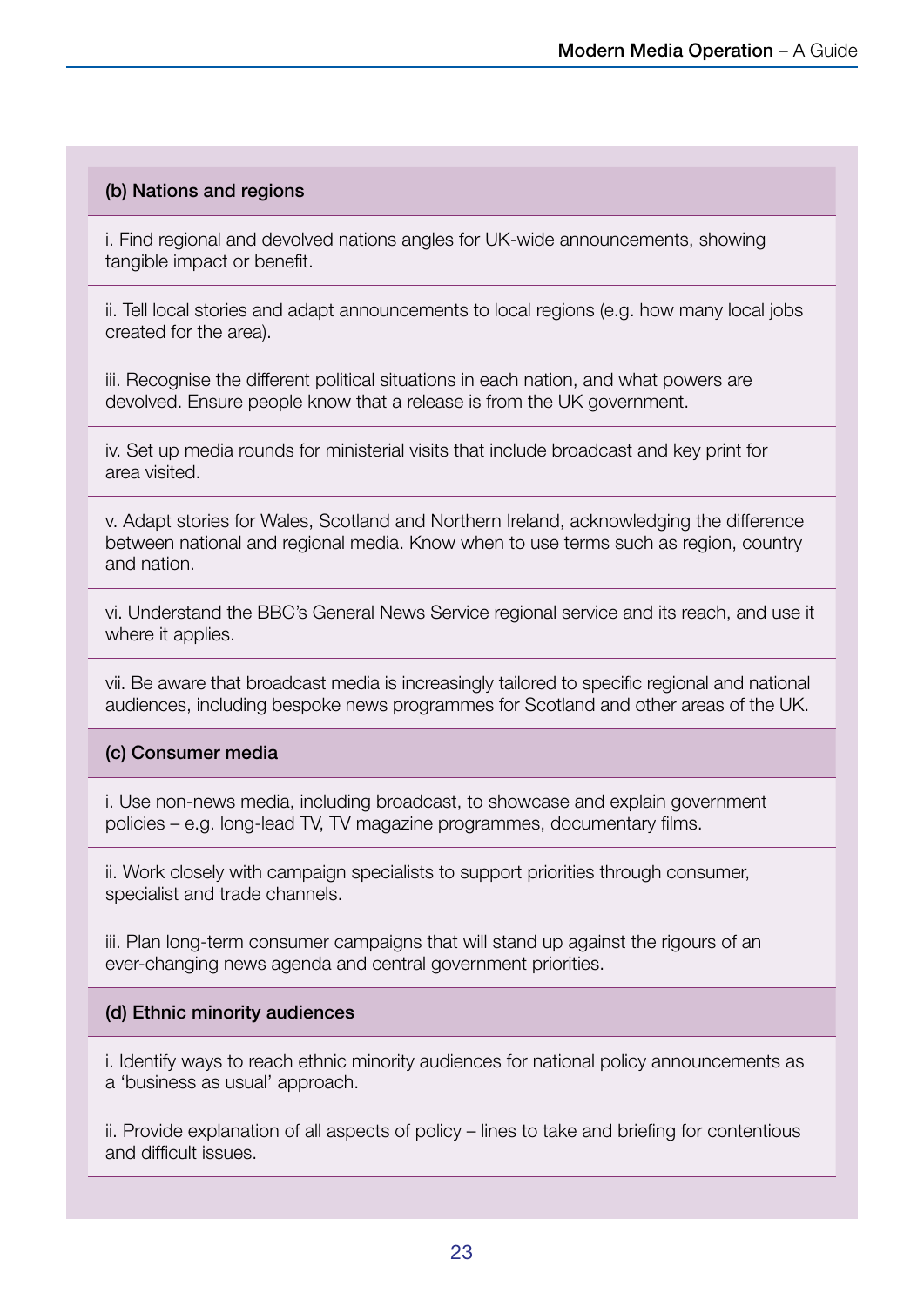iii. Maintain a database of key titles for communities across the UK and feed into centrally held lists of publications.

iv. Have regular discussions with ethnic minority media contacts and titles to build an understanding of how best to reach specific audiences through the right channels.

#### (e) International

i. Engage with the Foreign, Commonwealth & Development Office and other international departments for advice on international announcements.

ii. Understand the international role of the UK government, specifically in security, prosperity and development, and how this relates to domestic policies (e.g. exports, jobs).

iii. Assess, advise and include in-country media when ministers travel overseas.

iv. Maintain an up-to-date database of key international media contacts.

v. Arrange ministerial and senior official briefings for international media.

vi. Engage UK-based international media and build relationships with key correspondents. Invite media to briefings and send them press notices.

vii. Use social media channels to reach overseas audiences with tailored messages.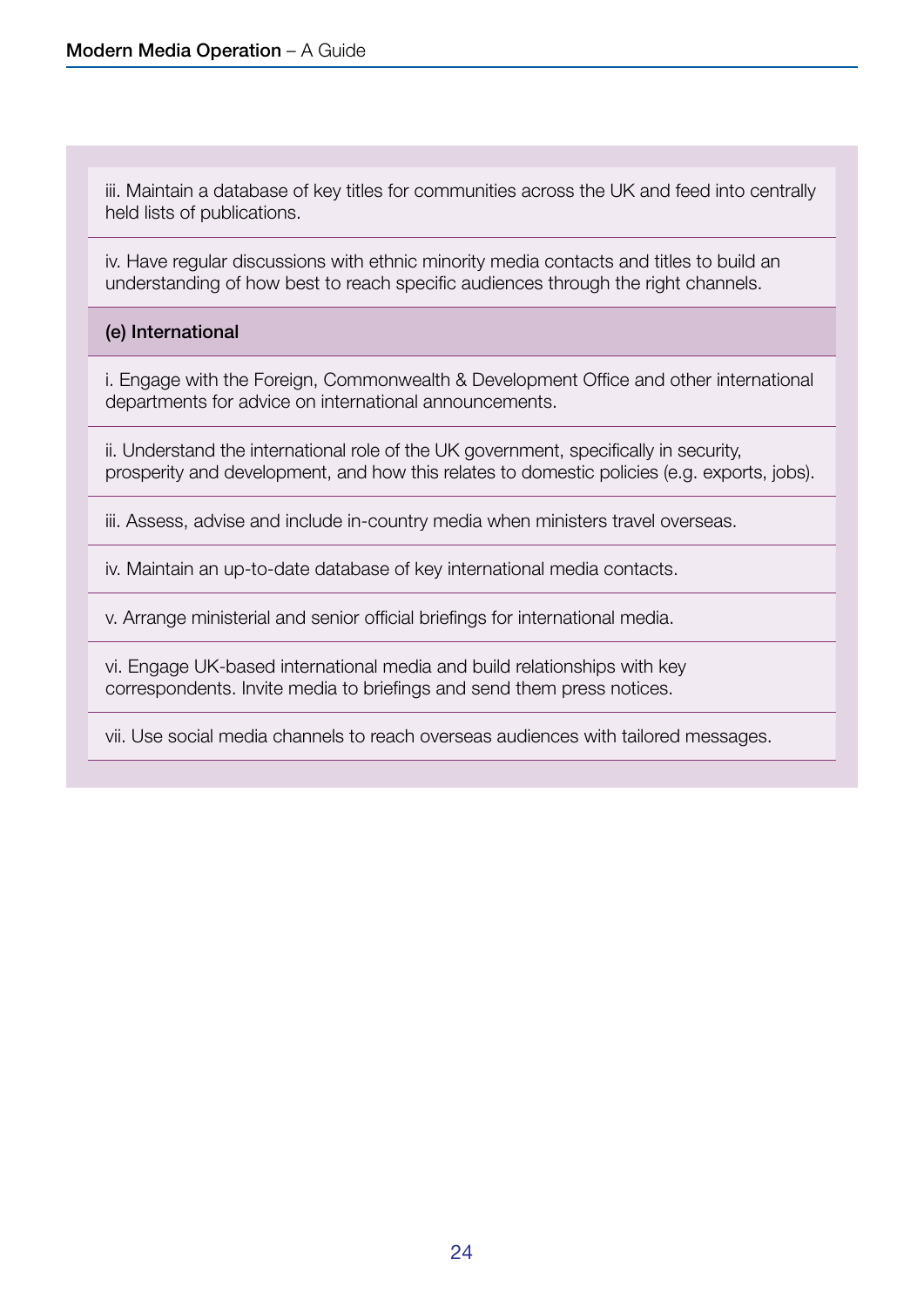### 2. Reactive media handling



#### (a) Media monitoring

i. Provide 24/7 real-time monitoring of relevant coverage, with news as a priority, but also including online, social and specialist channels as resources allow.

ii. Evaluate news coverage to understand and pre-empt the direction of stories – evaluation should be turned into insight and learning over time and shared across teams.

iii. Identify and flag important individual coverage including comments from stakeholders and parliamentarians.

iv. Develop a real-time monitoring system that is focused and concise, ensuring that ministers, special advisers, senior officials and departments hear about relevant 'breaking news' swiftly, ideally from the in-house communications team first.

v. Add professional expertise to coverage summaries by forecasting upcoming stories.

vi. Monitor parliamentary business (Prime Minister's Questions, Urgent Questions, Oral Questions, select committees and hearings).

#### (b) Call handling/rebuttal

i. Have a proactive approach to anticipating possible criticism and risk, and preparing in advance.

ii. Work at pace to get relevant information to draft effective responses in the context of wider departmental and government priorities. Directly tackle the main issue with clear, concise language.

iii. Deal with journalists confidently and helpfully. Judge how stories will be presented and their prominence (is it a front page story or a page lead? Is it a bulletin item or leading the news?).

iv. Engage with journalists verbally and have the confidence and ability to effectively brief to shape and contextualise stories, and prevent or correct inaccurate coverage.

v. Use digital and other channels for rapid rebuttal where needed (media blog, social media, ministerial social media statements, etc.).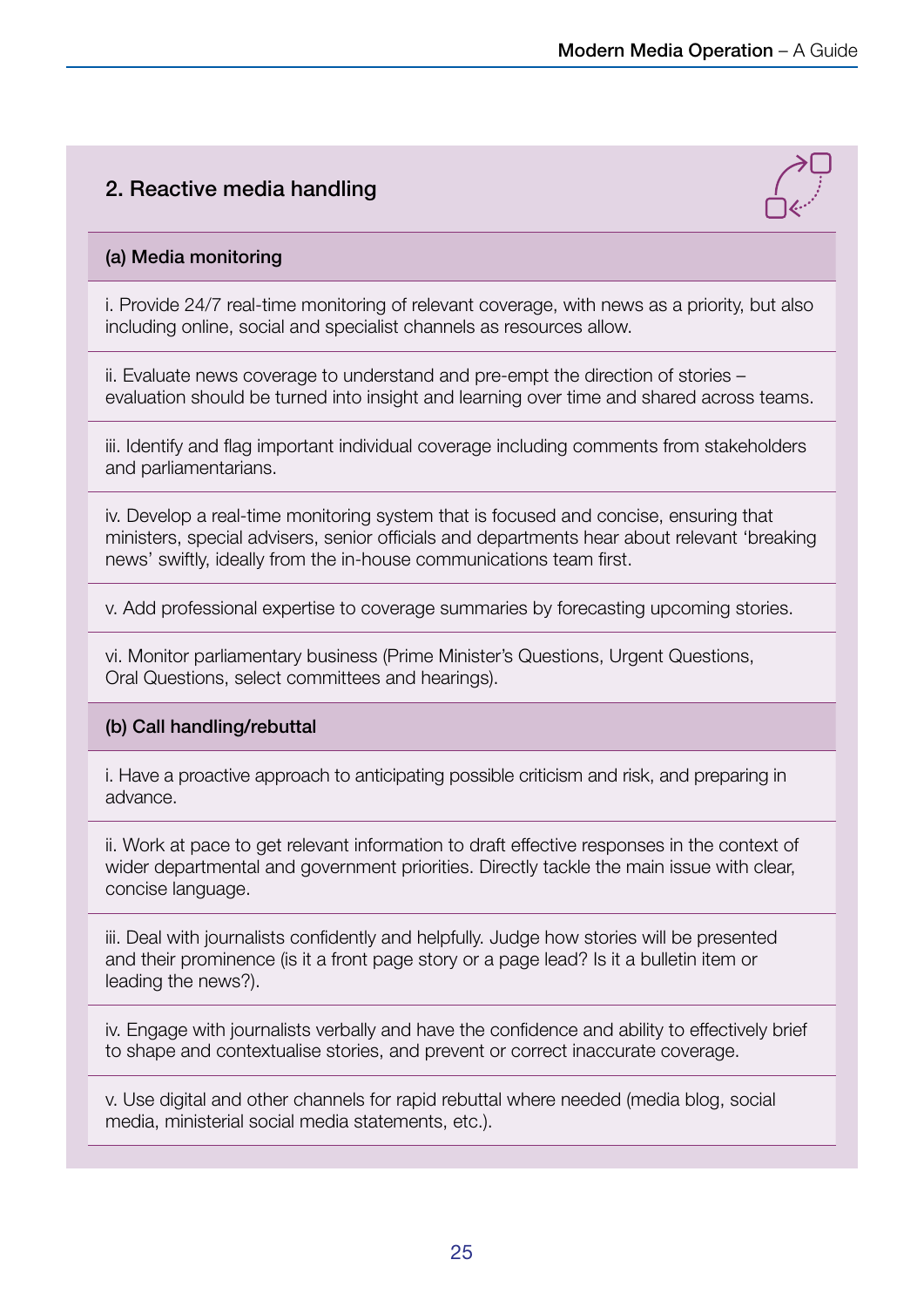vi. Give ministers and special advisers the confidence that the department is rebutting negative media through regular updates, including out of hours.

vii. Evaluate rebuttal and response effectiveness, by tracking stories that do not appear as a result of rebuttals (spiked) as well as sentiment or prominence of response in coverage.

#### (c) Crisis communications

i. Establish the facts as quickly as possible and identify contact points for key areas (policy/operational lead, ministerial liaison, communications lead, etc.).

ii. Initiate immediate and close media monitoring, including social media and digital online.

iii. Produce initial 'holding statements' and key Q&As to clarify facts.

v. Consider the rebuttal of inaccurate commentary and proactively issuing agreed statements.

vi. Produce handling and contingency plans for potential crises, covering likely scenarios, responses, possible triggers for media bids, stakeholder engagement and crossgovernment conference calls when appropriate.

vii. Prepare content, when possible and appropriate, before crises, in line with risk and likelihood.

viii. Work with other communications colleagues to address potential longer-term and reputation-recovery campaigns, in particular the Cabinet Office's Rapid Response Unit, to help combat the spread of disinformation.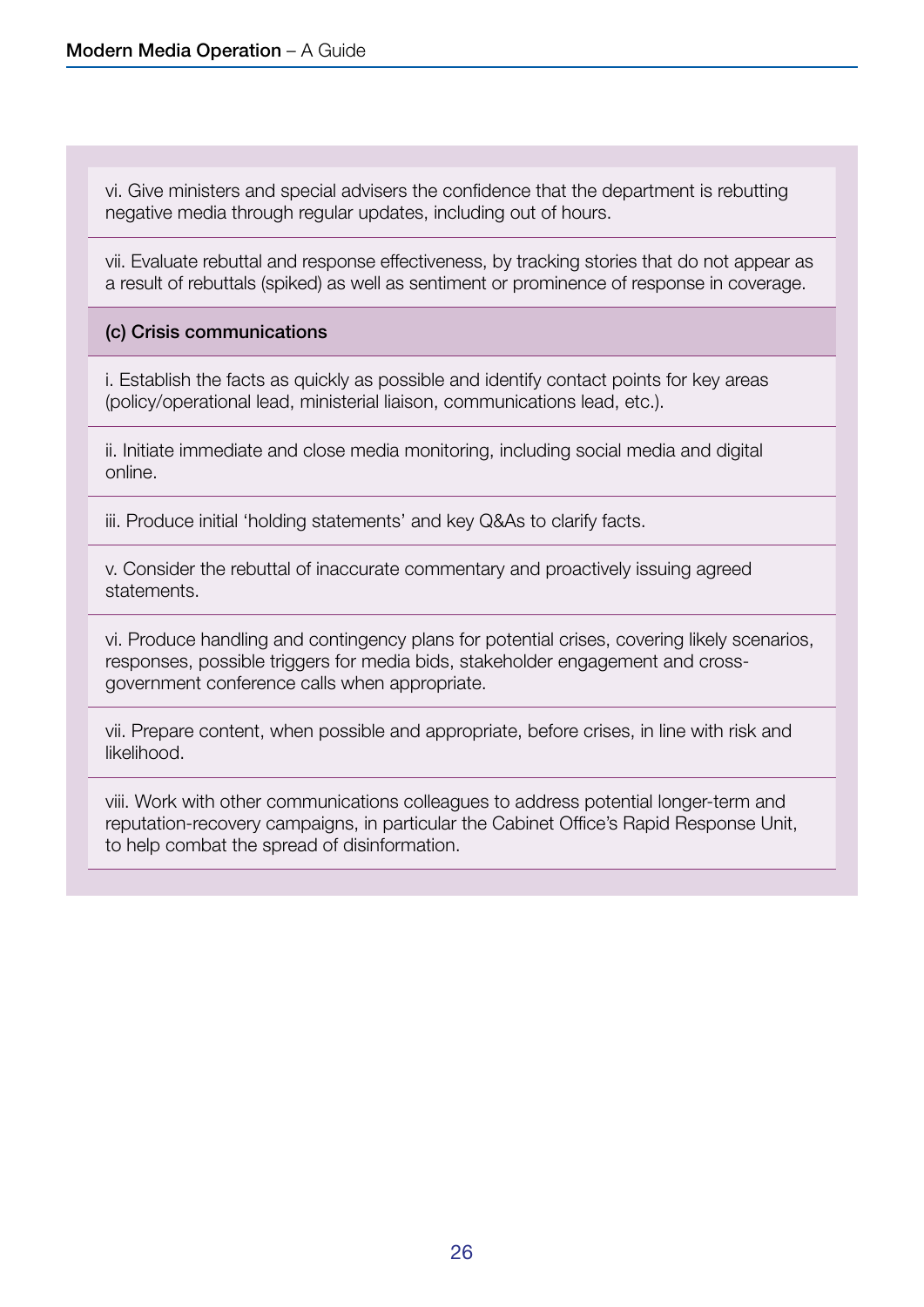### 3. Relationship management



#### (a) Policy shaping and corporate

i. Develop productive working relationships with policy and service delivery teams to understand their priorities, structures, policies and desired outcomes, and build these into communication objectives.

ii. Get involved in policy and service development from an early stage – not just in the few days before an announcement – to ensure communications objectives align with policy objectives.

iii. Build the authority to engage with internal and external stakeholders on how media might react to a policy announcement or proposal and how to best communicate policy.

iv. Use knowledge of ministerial priorities to aid policy development.

v. Observe the principles laid down for best practice in co-operation between No.10 and departments, share responses with No.10 promptly before lobby, make sure regular and routine meetings with No.10 colleagues take place.

vi. Act as an advocate for the department in dealings with ministers, explaining the overall communication goals and advising on a course of action.

#### (b) Integration with other communications

i. Work in partnership with communications colleagues from all disciplines to ensure consistent, creative, strategic external communications across channels and audiences.

ii. Work across teams to identify which channel might be the most effective in reaching the target audience (e.g. stakeholder or digital) and plan handling accordingly.

iii. Media activity should support long-term campaigns not just short-term emerging issues.

#### (c) Ministerial and special adviser engagement

i. Build strong relationships with private offices to build trust and ensure access to decision makers.

ii. Maintain productive relationships with ministers through regular engagement and informed advice.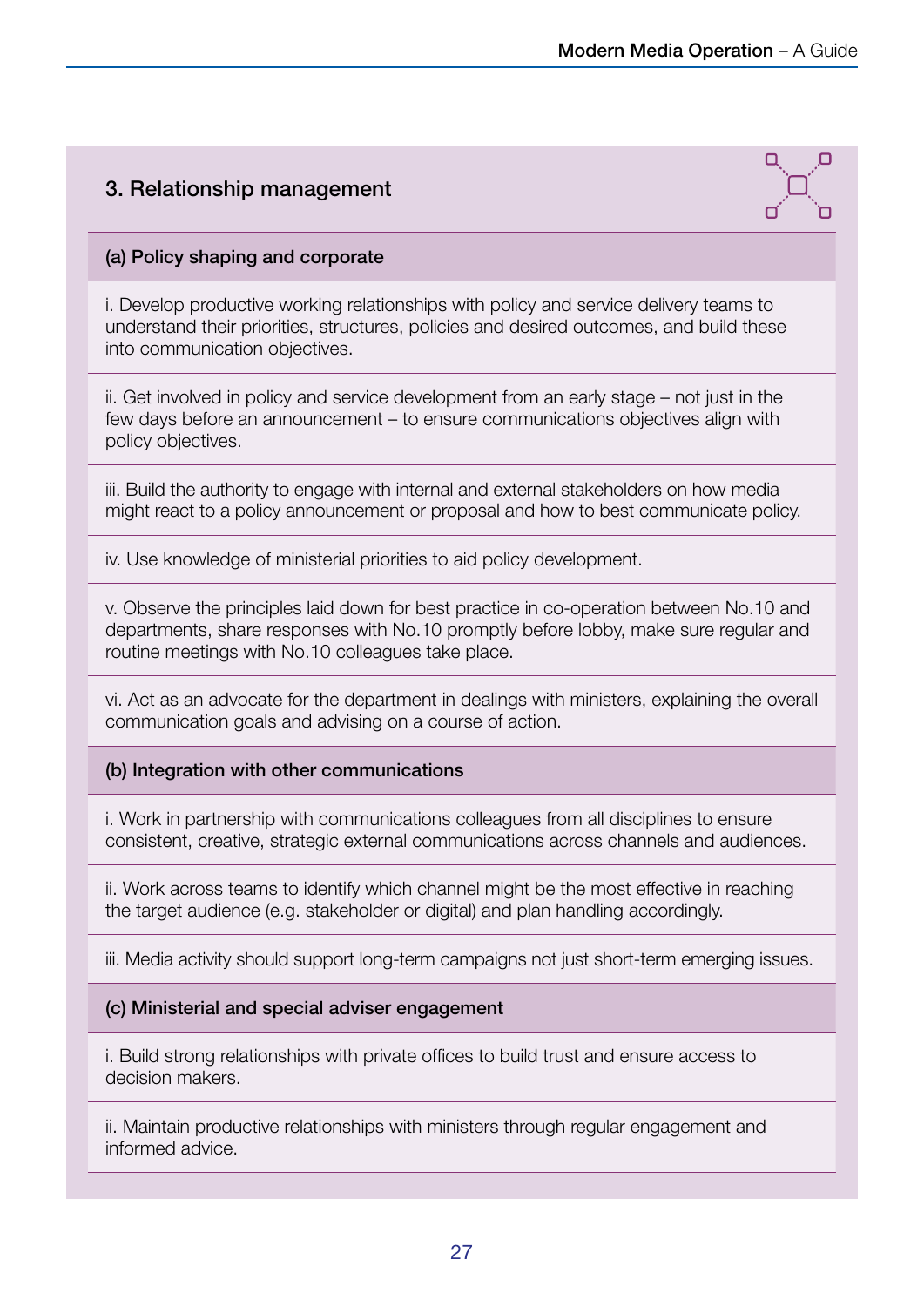iii. Identify ministerial priorities and use them to shape media output and policy development.

iv. Build productive working relationships with special advisers, including acting as advocates for the department.

v. Understand ministerial requirements and provide regular media briefings to ministers and special advisers.

vi. Accompany ministers to media interviews and regional visits.

vii. Provide media training and coaching to ministers and senior officials to improve the presentation of policy.

(d) Winning and retaining journalists' trust

i. Build professional relationships with journalists based on honesty, authority and credibility.

ii. Identify the most influential journalists on particular topics and maintain ongoing relationships.

iii. Stay up to date on media trends and understand the approach and style of different journalists.

iv. Adhere at all times to the Civil Service Code.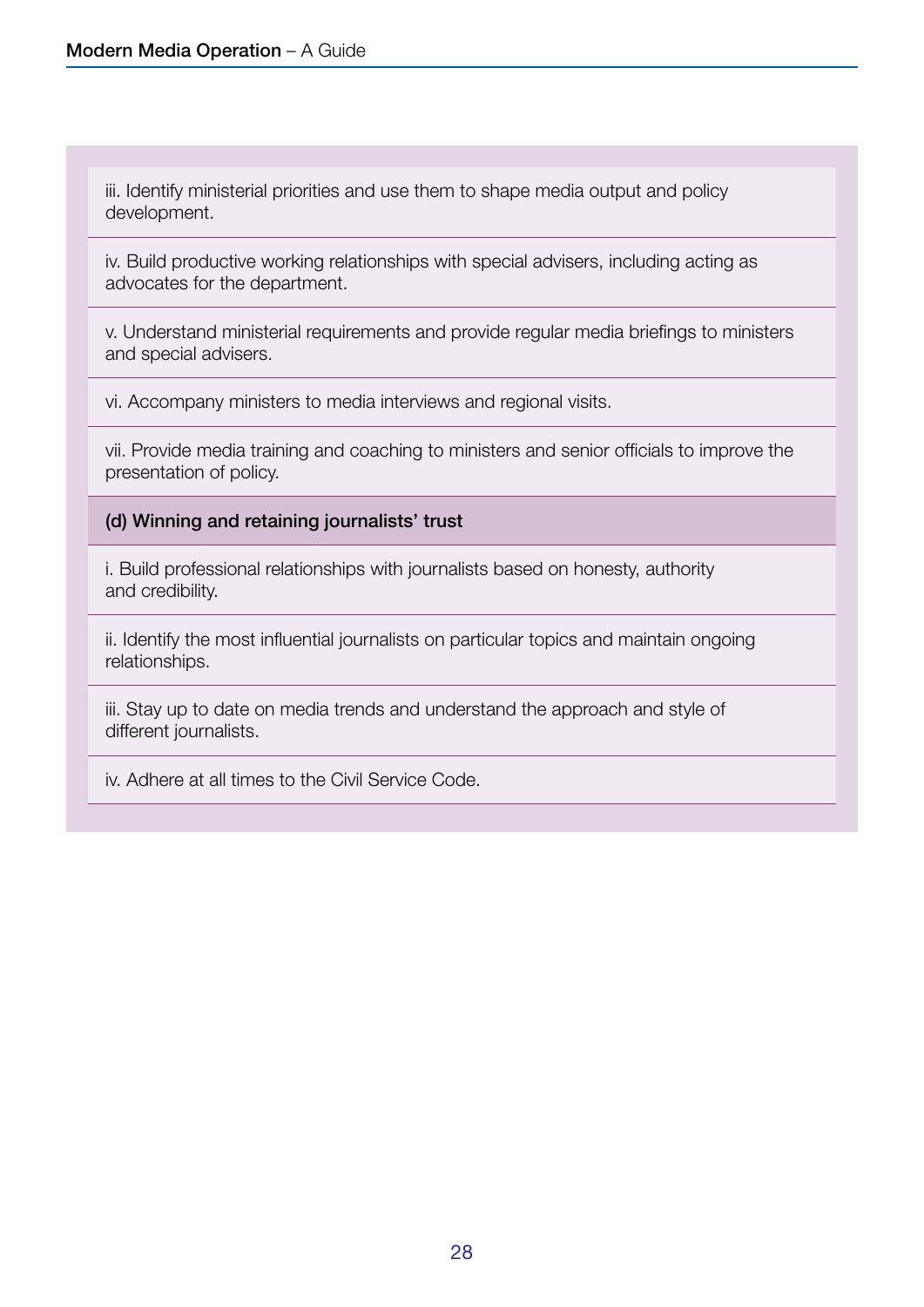### 4. Digital and visual



#### (a) Digital

i. Be digital by default, using the advice provided by the GCS and Government Digital Service to use online tools to reach specific audiences, engage with people and assess the impact of your work.

ii. Embed digital channels in all media handling and use digital and social media channels for both proactive announcements and reactive media handling.

iii. Work with internal or external digital communications specialists to consider digital from the outset of campaign planning.

iv. Use online communication tools to maximise all campaign, event and media work

v. Work with digital teams to tailor messaging and approach for social media, adapting content to different audiences.

vi. Work with digital teams to focus on image, graphic or video-led content for maximum engagement.

vii. Have a set process for digital use in crisis communications that is practised and understood.

viii. Use digital channels for rebuttal and immediate reaction.

ix. Manage or advise on social media accounts for ministers.

x. Actively monitor social and online media for emerging issues and proactive opportunities.

xi. Identify and work with key influencers on social media to amplify messaging.

xii. Collaborate across other government departments to amplify digital messaging.

xiii. Share lessons learned and best practice with colleagues across GCS.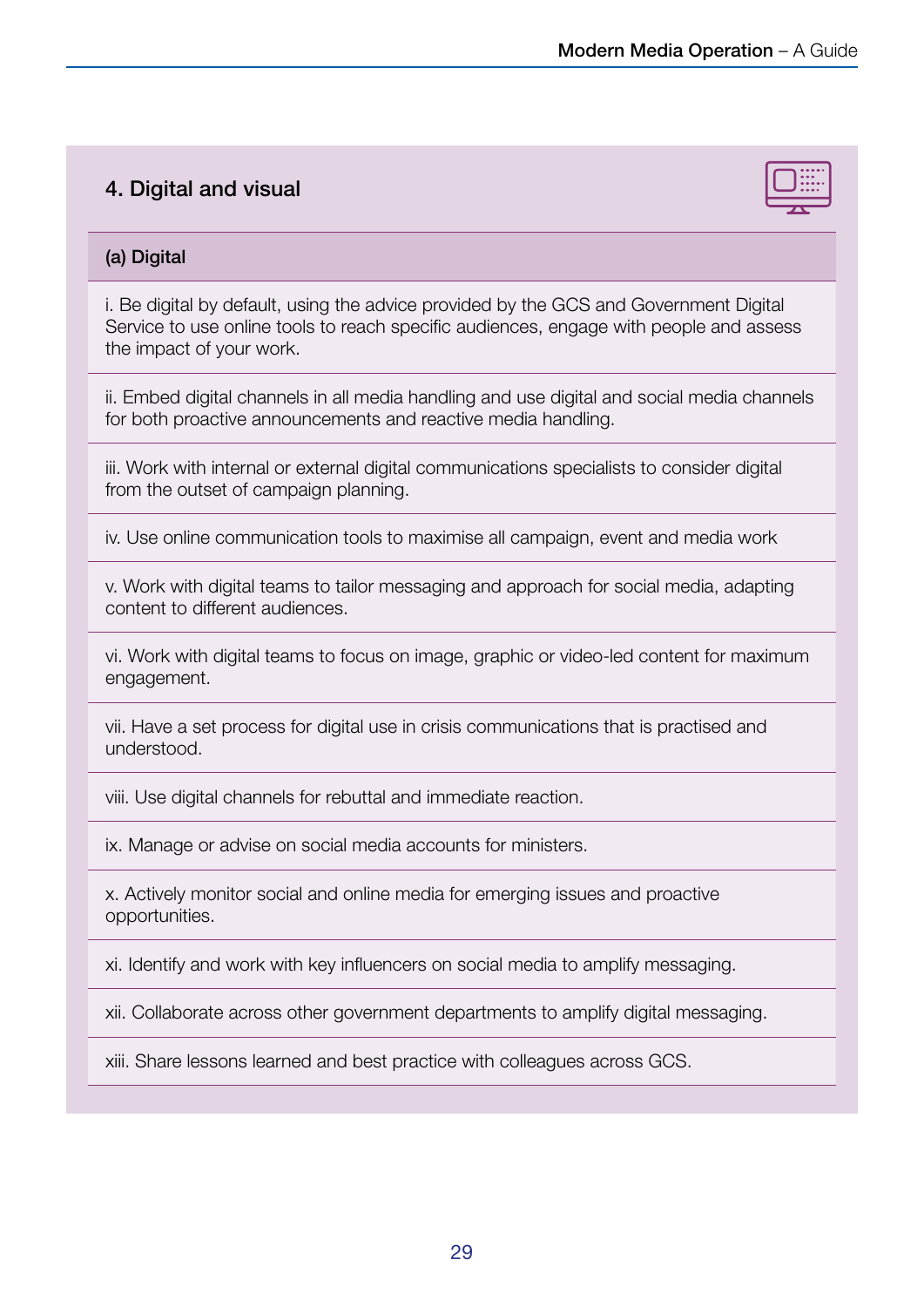#### (b) Content creation

i. Build a culture of experimentation and continuous improvement to ensure content remains engaging and fresh.

ii. Encourage access to all communicators so they can produce or effectively commission products such as video and images for social media e.g. infographics.

iii. Produce high-quality content in-house for use by media outlets, or commission Design102 or external agencies to deliver this content.

iv. Repurpose content for different digital channels and audiences to ensure it is as effective as possible, based on detailed research.

v. Have the capability in place to ensure content can be produced quickly during a fast-moving news event.

vi. Plan and produce (or commission) relevant, engaging and shareable content appropriate to channels and government messaging.

vii. Provide practical services including filming, editing and producing new content, or brief Design102 or external agencies to deliver this work.

viii. Provide staff with content production software and hardware when appropriate and cost-effective.

ix. Follow GCS guidance on accessibility.

x. Monitor emerging trends to research and utilise new channels.

xi. Build strong relationships with digital and picture desks in news organisations.

xii. Understand data protection, consent, copyright and intellectual property law around featuring case studies and use of third-party content.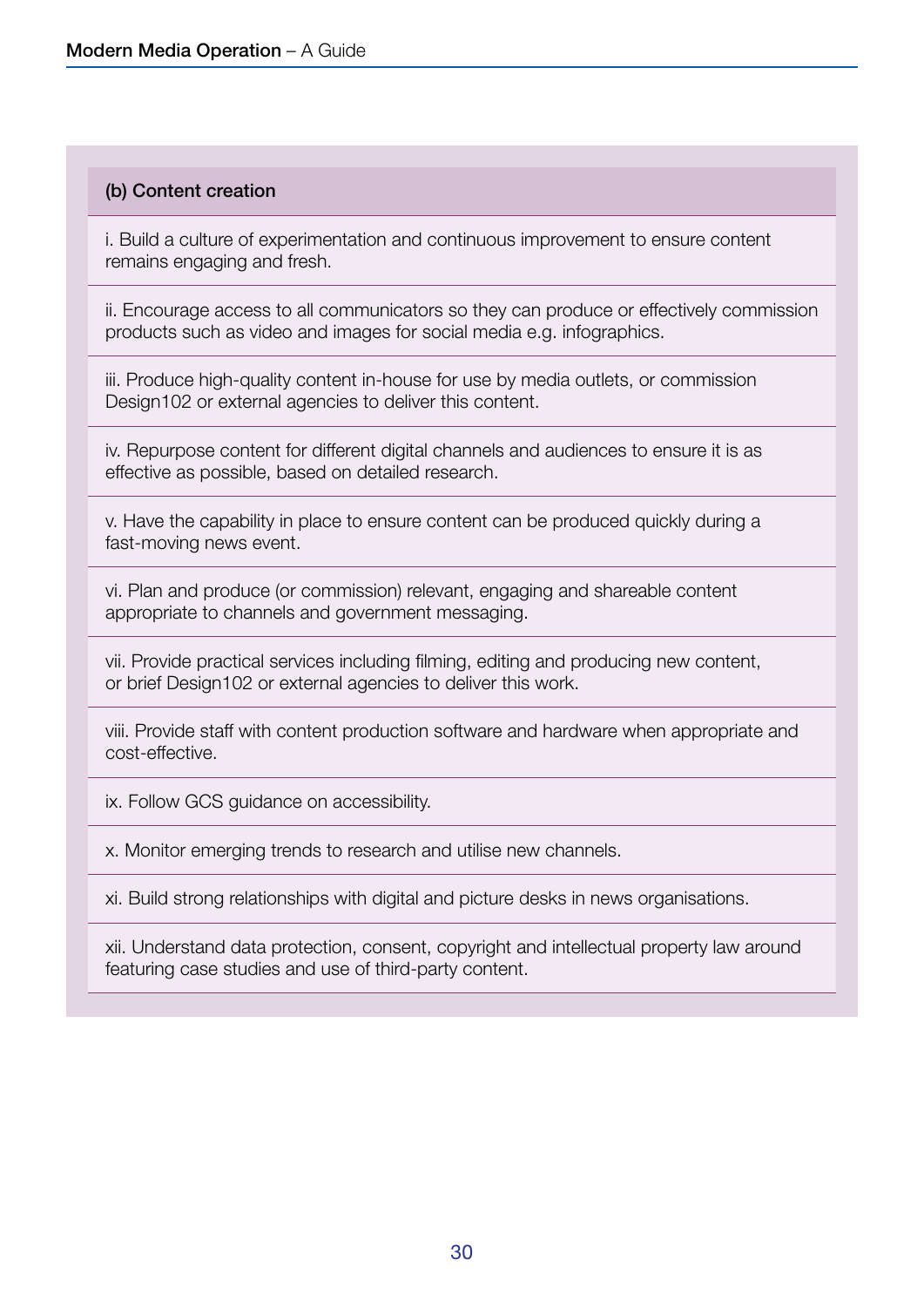### 5. Insight and evaluation



#### (a) Insight

i. Use insight to identify and secure different audiences, and inform media handling proposals.

ii. Better target your work by considering how audience characteristics such as age, gender, social class and education level inform media consumption habits.

iii. Use departmental or cross-government polling and insight tools to inform handling approaches and measure effectiveness of announcements and campaigns over the longer term.

iv. Use audience measurement tools such as National Readership Survey (NRS), the Audit Bureau of Circulation (ABC), the Broadcasters' Audience Research Board (BARB) and Comscore across print, broadcast and digital, and at national and regional levels.

#### (b) Evaluation

i. Identify clear and SMART communications objectives around outputs, outtakes and outcomes, including deciding 'success' measurements and how data will be collected.

ii. Use a dashboard (or similar tool) to monitor and record activity as it is delivered in line with the GCS Evaluation Framework.

iii. Identify 'lessons learned' from each media project and share learning with the rest of the team, with the wider directorate and across the department.

iv. Produce an evaluation pack that highlights reach/coverage, assesses content (positive, negative, neutral) and identifies message penetration, as well as business impact delivered through comms.

v. Find innovative ways to evaluate rebuttal, briefing and story shaping, including by tracking sentiment or prominence of responses in coverage or coverage that does not appear as a result of briefing/rebuttal.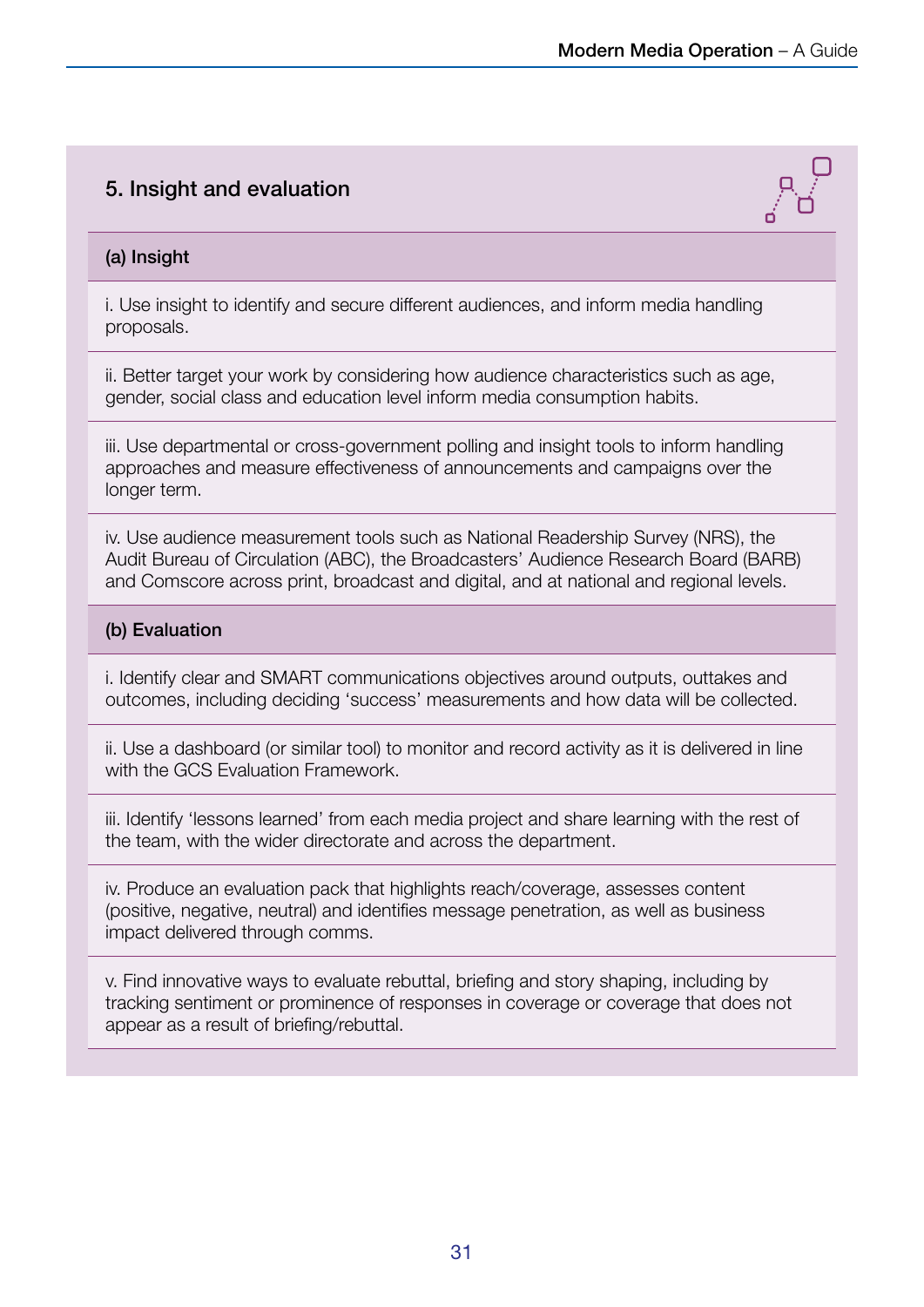vi. Track sentiment over longer periods to identify shifts in the tone of coverage and provide early warning of emerging issues and trends. In particular, draw on departmental or cross-government polling and insight gathering to measure long-term effectiveness and audience sentiment.

vii. Identify media outlets that don't carry ministerial lines or run stories without checking properly and work with them to improve relationships.

viii. Integrate different media – print, digital, broadcast – into evaluation to provide a comprehensive picture.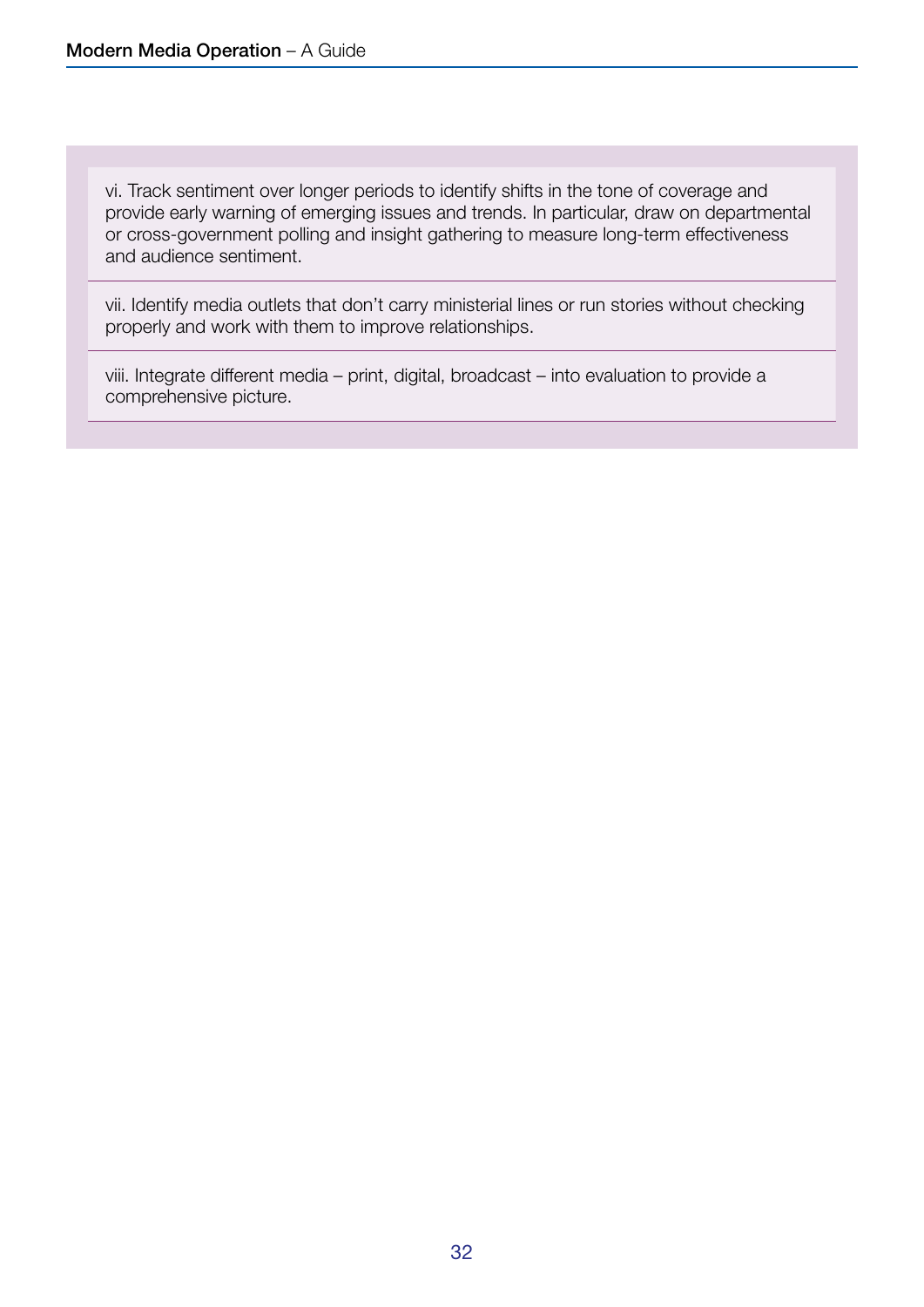## <span id="page-34-0"></span>Case studies

You can find a wide range of case studies on the [GCS website](https://gcs.civilservice.gov.uk/guidance/media/). These resonate with the specific requirements of the five core aspects as outlined above.

As well as providing a useful resource for media teams across GCS, these case studies should inform exchanges and secondments between departments to ensure best practice is recognised and shared. Teams should always be proactive in sharing best practice and contacting teams in other departments to seek advice and support.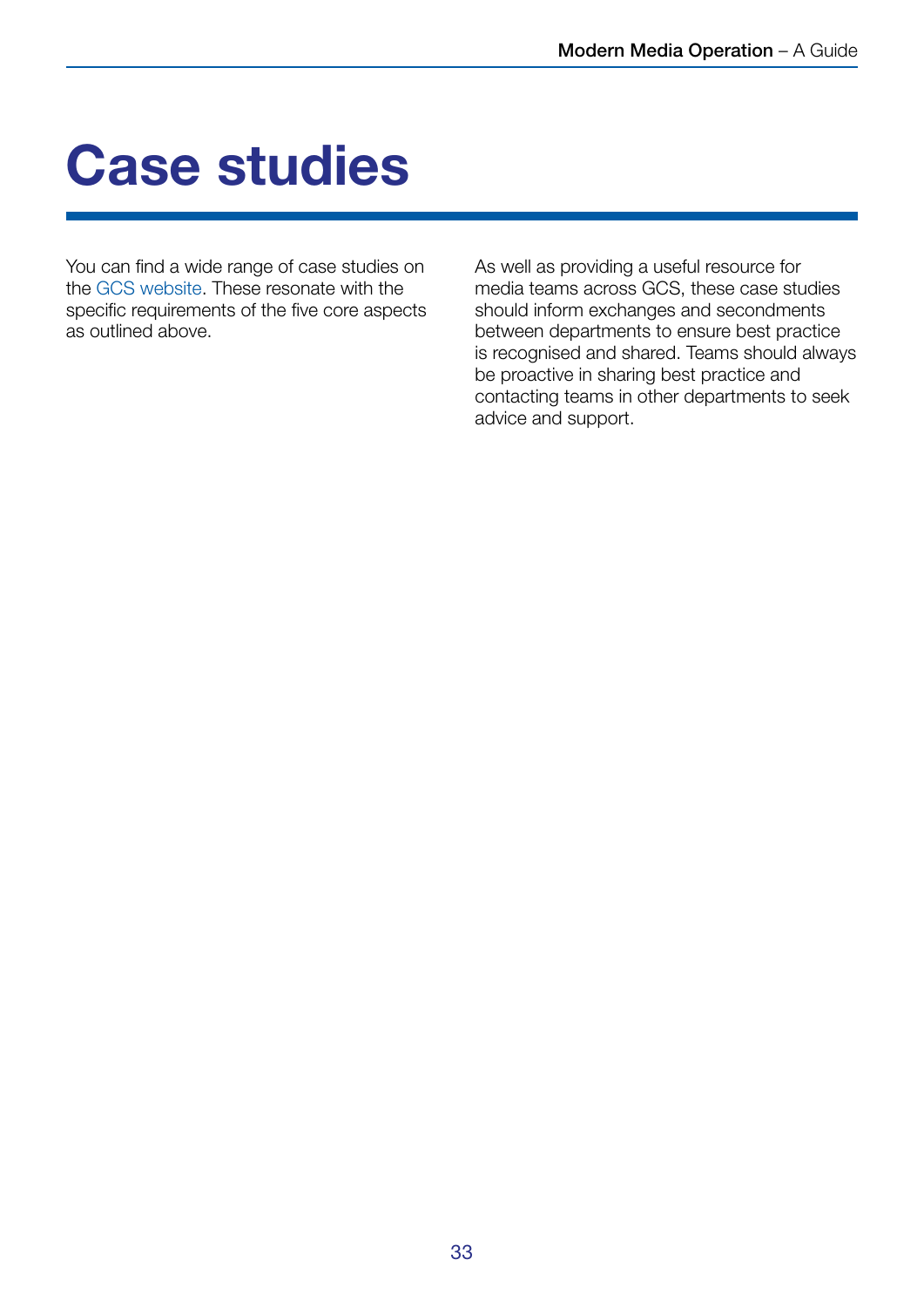# <span id="page-35-0"></span>Building capability

To develop full capability in all the aspects described, a media relations practitioner will require:

- significant experience
- exposure to the relevant work opportunities
- support to build their capability through training, coaching and self-managed learning

The [GCS Career Framework](https://gcs.civilservice.gov.uk/publications/career-framework/) sets out the competencies required at different levels (AIO/ IO, SIO, G7/G6). The content on press and media work, considered alongside this guide, is helpful in terms of setting out requirements for specific grades and planning exposure to further work opportunities.

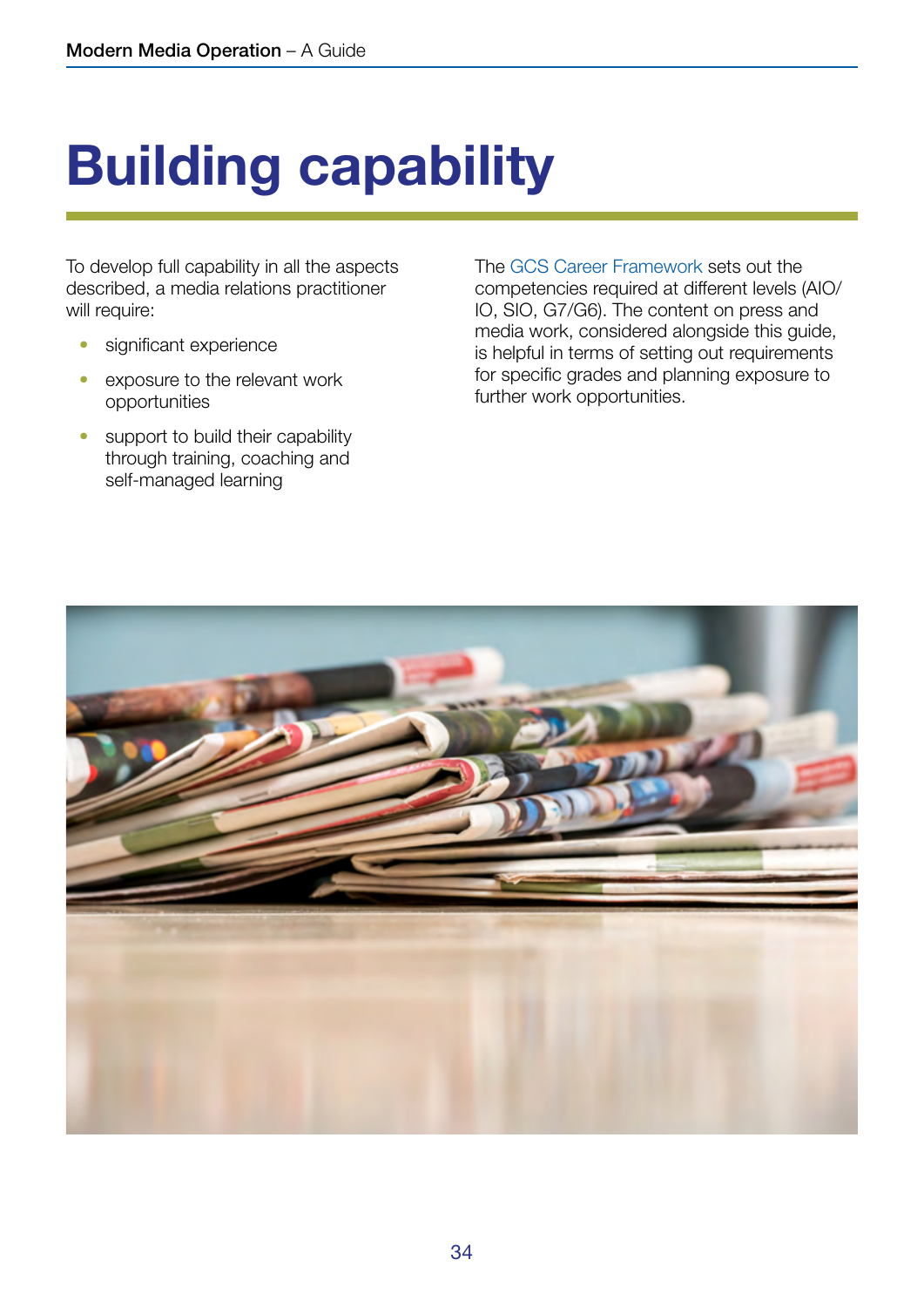## <span id="page-36-0"></span>Professional development

There are many different ways to build capability. You should review the [GCS Curriculum and standards guide](https://gcs.civilservice.gov.uk/publications/gcs-learning-and-development-2021-22-your-guide-to-the-new-curriculum-and-standards/) to understand the range of professional development activity you are expected to undertake in the coming performance year. You can access learning directly through the GCS Curriculum, such as:

- Online Crisis Response and Media Relations
- Writing Professionally
- Creative Content
- Influencing Skills
- **Behaviour Change**
- Working with the Modern Media

A powerful learning option is the opportunity to learn from peers through coaching or organised attachments or work shadowing media teams in other departments and ALBs. As part of endorsing this document, Heads of News across departments and ALBs have agreed to take a proactive approach to opening up their teams to work shadowing and secondment opportunities. They will consider requests as a standing agenda item at their regular meetings. This group will commission further reference materials including templates and core media lists.

Heads of News and deputies are also required to train others as part of building capability across the wider GCS which will schedule the training, publicise the events and provide materials in advance. GCS will also support a 'train the trainer' session on the media modules for media officers and communicators who would like a refresher in presentations and training, plus consistency in how the training modules should be delivered.

Personal research is of course a vitally important element of building capability. Media relations teams should be expected to keep up to date with industry developments through key trade media such as Press Gazette, MediaGuardian and PR Week.

Learning and development leads inside departments should encourage informal learning opportunities, such as inviting senior journalists or content producers to speak.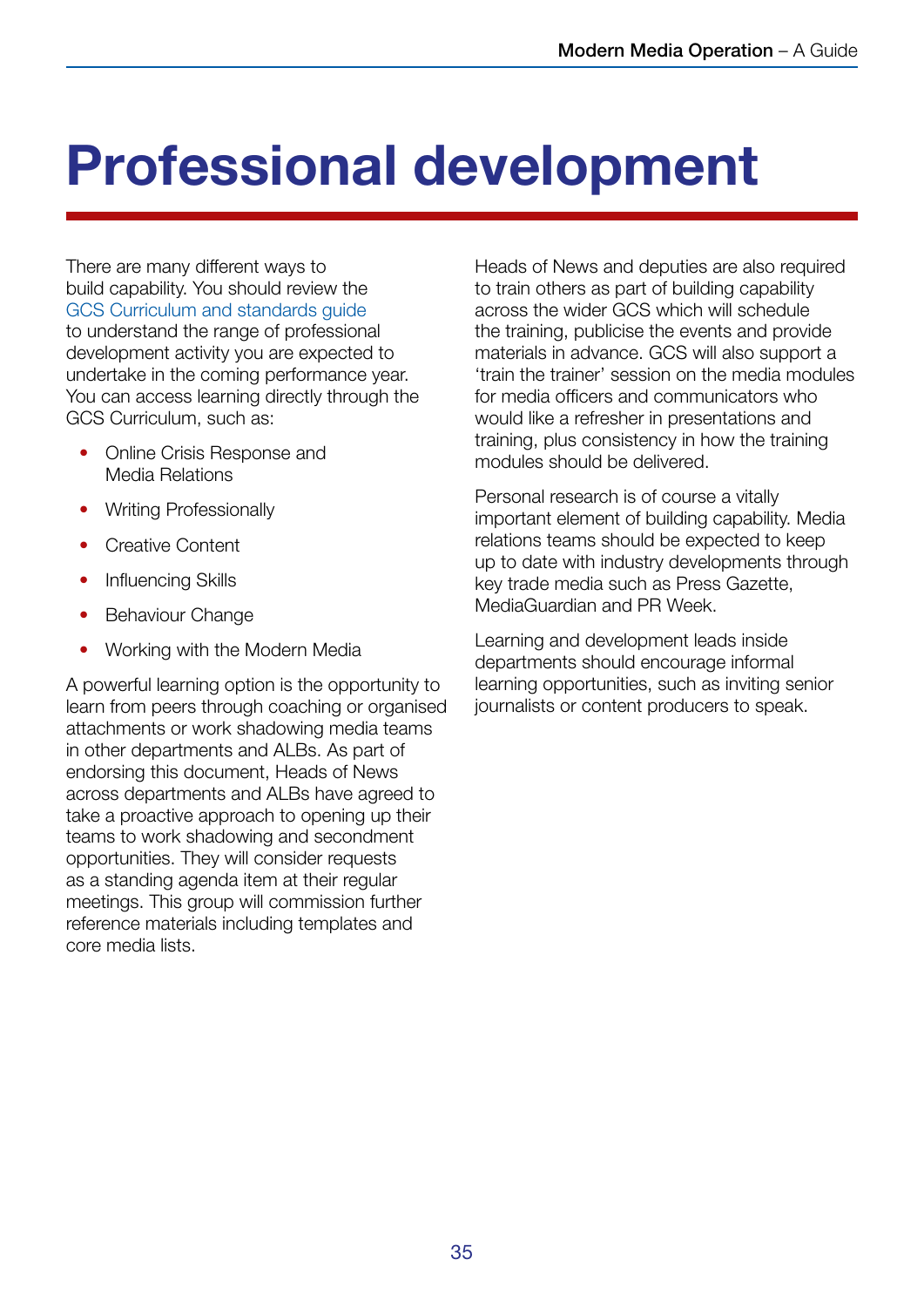## <span id="page-37-0"></span>Conclusion by Jamie Davies Prime Minister's Deputy Official Spokesperson and No.10 Head of News



Jamie Davies Prime Minister's Deputy Official Spokesperson and No.10 Head of News

No two days are ever the same working in No10. But one thing I can always count on is the great support of press officers from right across government. Every day, media teams are working to support ministers and departments, often at extremely short notice on some of the toughest issues of the day. Media teams are on call 24 hours a day, 365 days a year but I'm always amazed and very grateful at the quality of advice and information that teams are able to provide, no matter what the the hour is.

Government ministers understand the media and its nuances and rightly value the skills that media teams bring, but part of our role too is to help them constantly evolve their thinking around the media. How to use the media to drive behaviour change – to inform people or businesses to take action to do something – is really what we have to try and do day to day. Our audiences have never been more diverse, which means the day to day nature of our jobs must also follow suit.

We've made huge strides as a profession – none more so than the past year where daily government press conferences helped pass on Covid safety messaging directly to a public hungry for reliable news. You have to love pace, immediacy and constant change to thrive in this job, and as the media itself innovates, so too must we.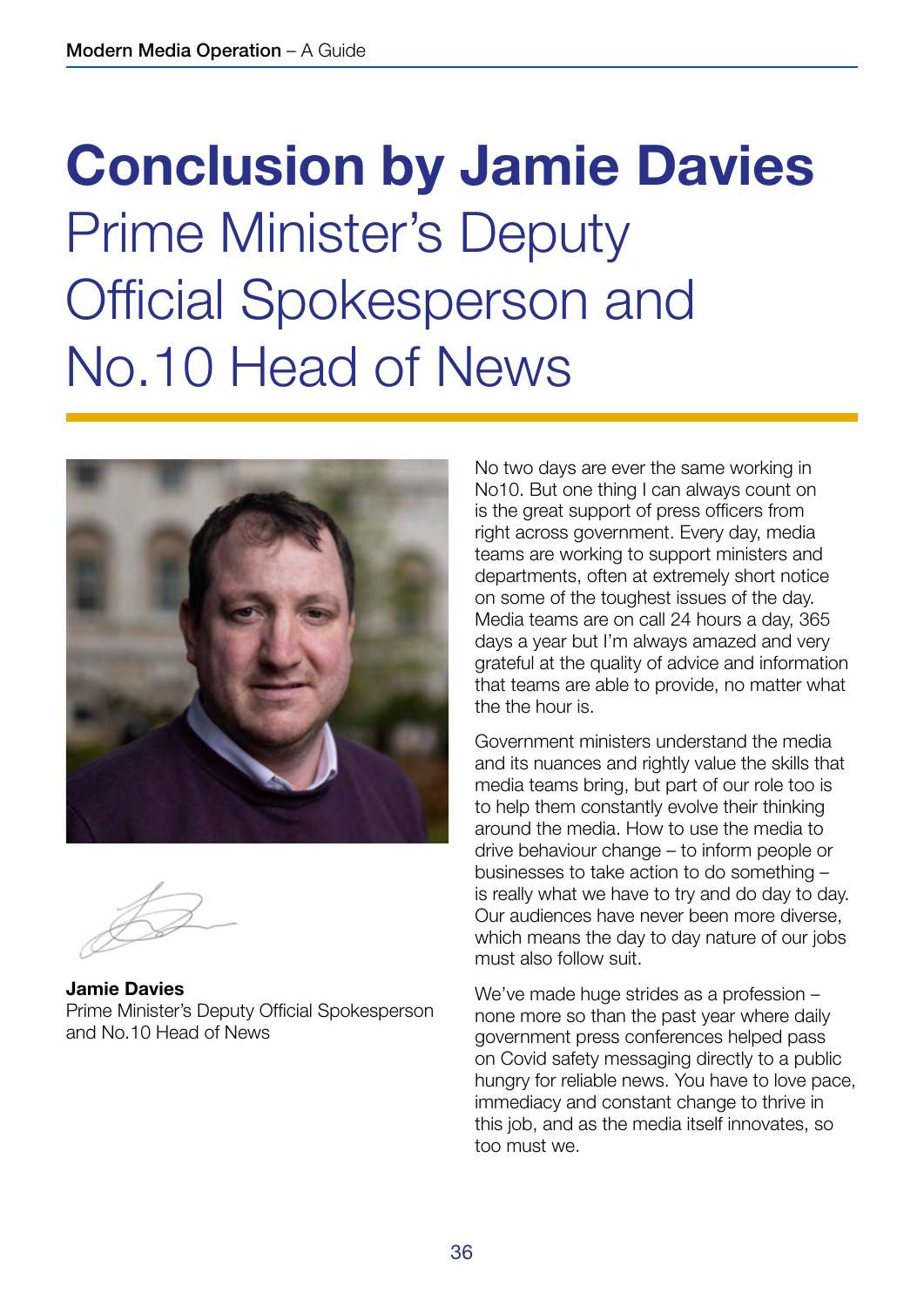I have had the pleasure of working in multiple government departments over the years and I have been lucky to work with some of the best communicators you could hope to meet. One thing they all had in common was that they were all highly experienced in their respective fields and had spent years honing their skills and building their expertise. They all took their own development seriously and it is incumbent on us all to do the same; this guide has been written to support you in that effort. The learning and development offer that is now available is as good as it has ever been, but it is only useful if people take advantage of it.

I strongly believe that innovative spirit is ingrained in all media officers which is why this Media Guide is such an important tool in drawing out the best practices across the government. I hope that everyone who reads this can use it to critically assess their own performance and use it as a tool to develop.